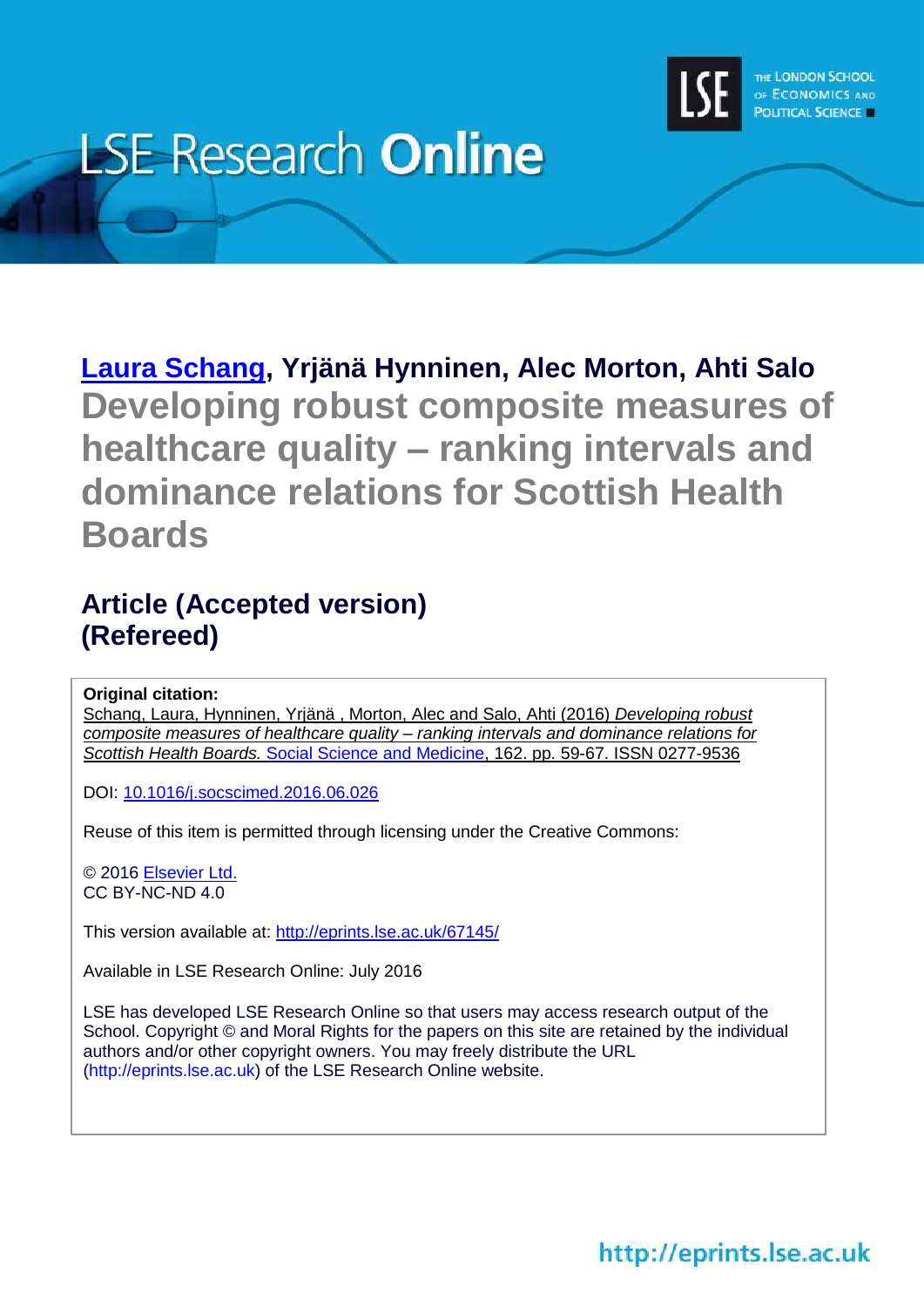# Accepted Manuscript

Developing robust composite measures of healthcare quality – Ranking intervals and dominance relations for Scottish Health Boards

Laura Schang, Yrjänä Hynninen, Alec Morton, Ahti Salo

PII: S0277-9536(16)30310-0

DOI: [10.1016/j.socscimed.2016.06.026](http://dx.doi.org/10.1016/j.socscimed.2016.06.026)

Reference: SSM 10699

To appear in: Social Science & Medicine

Received Date: 24 August 2015

Revised Date: 24 May 2016

Accepted Date: 15 June 2016

Please cite this article as: Schang, L., Hynninen, Y., Morton, A., Salo, A., Developing robust composite measures of healthcare quality – Ranking intervals and dominance relations for Scottish Health Boards, *Social Science & Medicine* (2016), doi: 10.1016/j.socscimed.2016.06.026.

This is a PDF file of an unedited manuscript that has been accepted for publication. As a service to our customers we are providing this early version of the manuscript. The manuscript will undergo copyediting, typesetting, and review of the resulting proof before it is published in its final form. Please note that during the production process errors may be discovered which could affect the content, and all legal disclaimers that apply to the journal pertain.

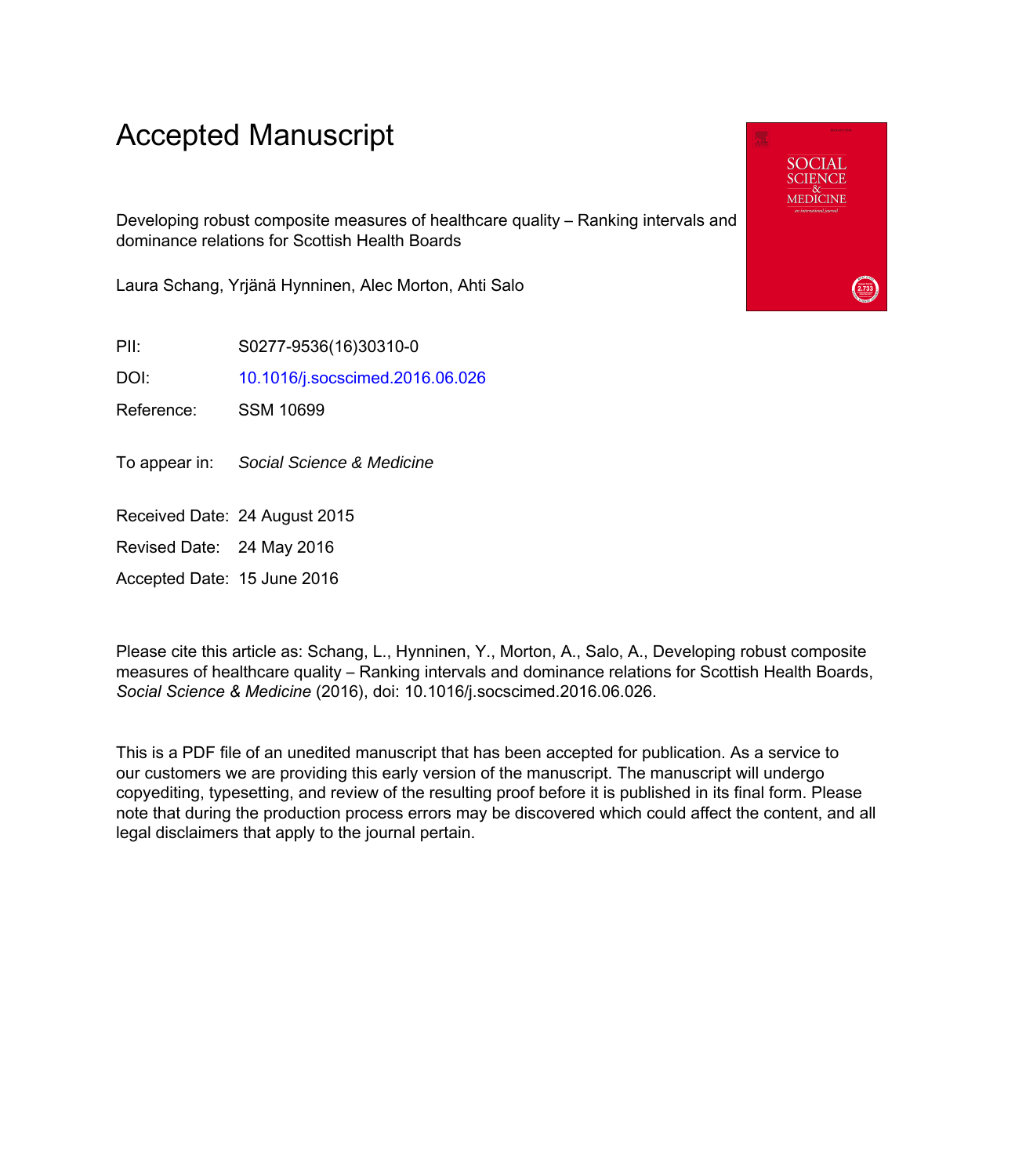# **Developing robust composite measures of healthcare quality - Ranking intervals and dominance relations for Scottish Health Boards**

#### **Laura Schanga,b, Yrjänä Hynninen<sup>c</sup> , Alec Mortond, Ahti Salo<sup>c</sup>**

**<sup>a</sup>** Department of Management, London School of Economics and Political Science, London, United Kingdom

**<sup>b</sup>** Department of Health Services Management, Ludwig-Maximilians-Universität München Schackstraße 4, 80539 Munich, Germany

**c** Department of Mathematics and Systems Analysis, Systems Analysis Laboratory, Aalto University School of Science, Aalto, Finland

**<sup>d</sup>** Department of Management Science, Strathclyde Business School, University of Strathclyde, Glasgow, United Kingdom

#### **Correspondence to:**

nga», Yrjänä Hynninens, Alec Morton<sup>g</sup>, Ahti Saloc<br>tu of Management, London School of Economics and Political Science, London, Unit<br>tu of Health Services Management, Ludwig-Maximilians-Universität München<br>te de 4, 80539 Mu Laura Schang, PhD Department of Health Services Management Ludwig-Maximilians-Universität München Schackstraße 4 80539 DE-Munich schang@bwl.lmu.de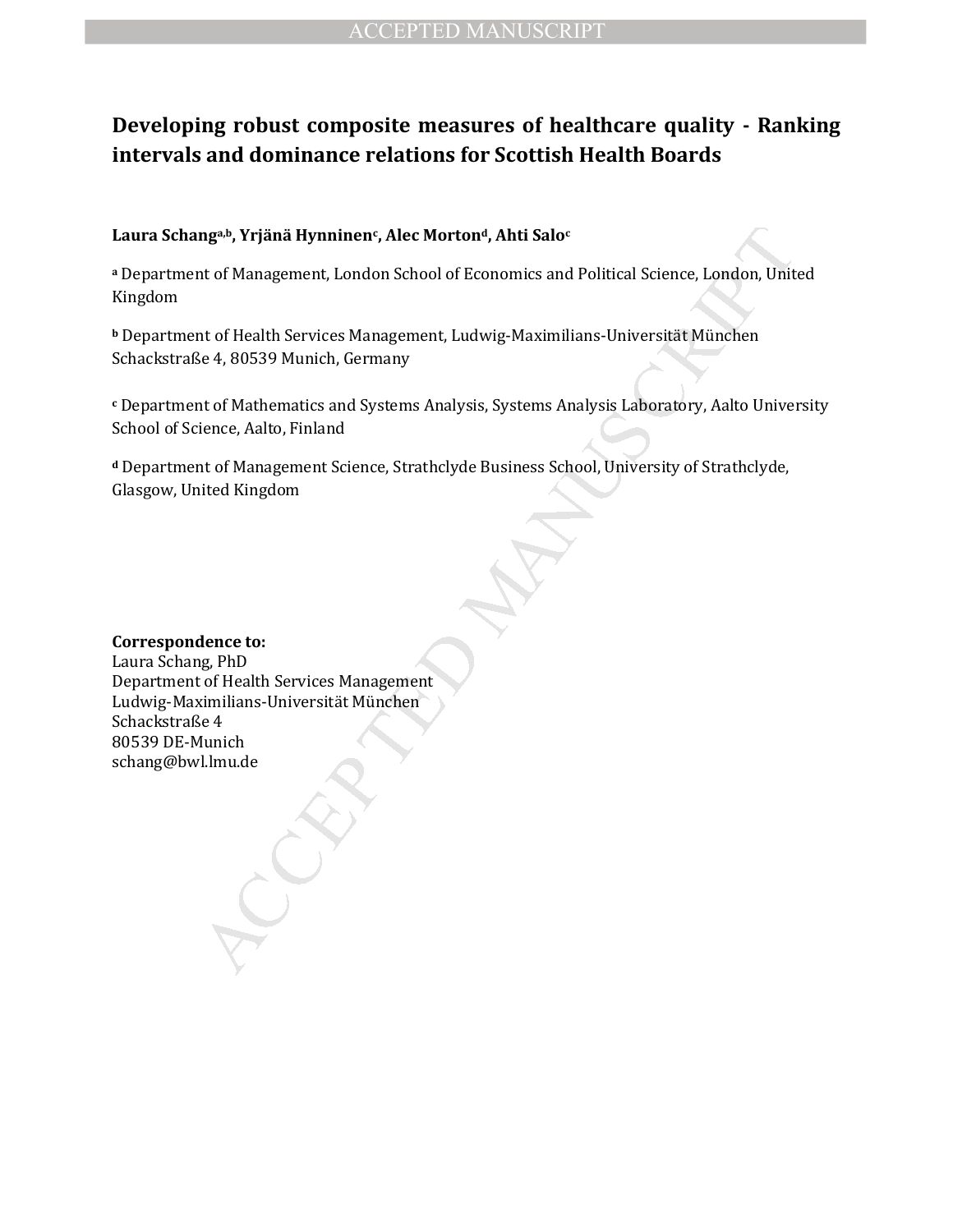#### **ABSTRACT**

Although composite indicators are widely used to inform health system performance comparisons, such measures typically embed contentious assumptions, for instance about the weights assigned to constituent indicators. Moreover, although many comparative measures are constructed as ratios, the choice of denominator is not always straightforward. The conventional approach is to determine a single set of weights and to choose a single denominator, even though this involves considerable methodological difficulties.

massing measures typically embed contentious assumptions, for instance and sassigned to constituent indicators. Moreover, although many comparane constructed as ratios, the choice of denominator is not al ward. The convent This study proposes an alternative approach to handle incomplete information about an appropriate set of weights and about a defensible denominator in composite indicators which considers all feasible weights and can incorporate multiple denominators. We illustrate this approach for comparative quality assessments of Scottish Health Boards. The results (displayed as ranking intervals and dominance relations) help identify Boards which cannot be ranked, say, worse than 4th or better than 7th.

Such rankings give policy-makers a sense of the uncertainty around ranks, indicating the extent to which action is warranted. By identifying the full range of rankings that the organizations under comparison may attain, the approach proposed here acknowledges imperfect information about the "correct" set of weights and the appropriate denominator and may thus help to increase transparency of and confidence in health system performance comparisons.

**Key words:** performance comparison; composite indicator; weight; denominator; ranking interval; dominance relation.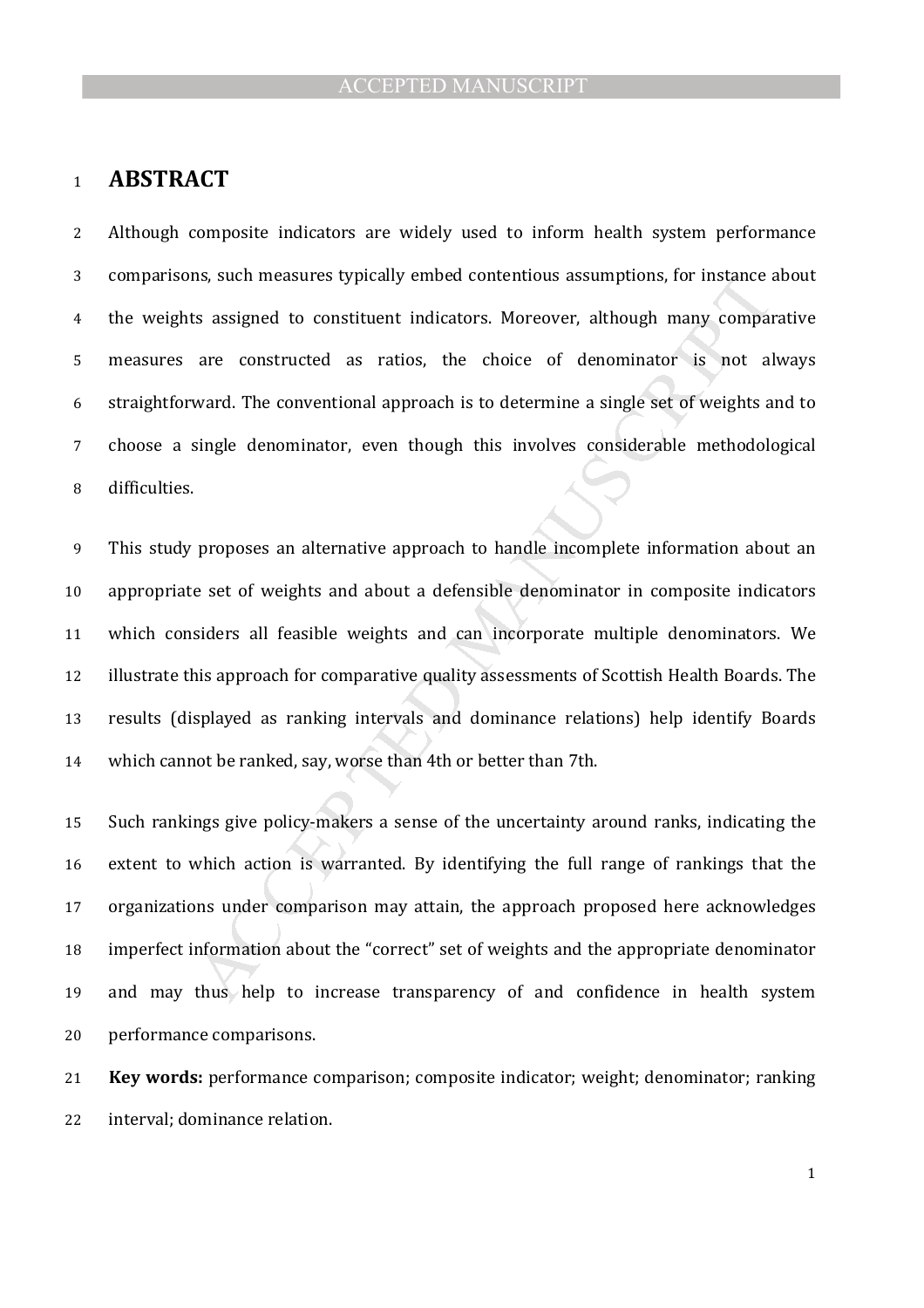#### **1 Introduction**

ce nave reinforced cans for the production of composite measure<br>ce (WHO, 2000, Healthcare Commission, 2005, Carinci et al., 2<br>mg the information contained in diverse indicators in a single index and rai<br>ons or countries on The increasing complexity of health systems and the multidimensionality of health system performance have reinforced calls for the production of composite measures of performance (WHO, 2000, Healthcare Commission, 2005, Carinci et al., 2015). Summarizing the information contained in diverse indicators in a single index and ranking organisations or countries on that basis has the potential to present the "big picture", by 29 highlighting in a unified way to what extent the objectives of health systems related to health outcomes, treatment appropriateness, and other dimensions have been met. Thus, composite measures may seem an attractive approach to strengthen accountability, facilitate communication with the public, and focus improvement efforts on poorly performing organisations (Goddard and Jacobs, 2009).

However, composite indicators also have important disadvantages. In contrast to assessing performance based on a range of separate indicators, rankings based on aggregate measures may disguise the sources of poor performance and thus obscure the best focus for remedial action (Smith, 2002). Composite indicators are also highly sensitive to methodological choices, in particular to the weights attached to constituent indicators (see e.g. Jacobs et al., 2005, Reeves et al., 2007, OECD, 2008). In their analysis of hospital performance based on star ratings in the English NHS, Jacobs et al. (2005) show, for instance, how subtle changes in the weighting system lead some hospitals to jump almost half of the league table. However, the techniques by which weights are determined are not straightforward. In addition, although many comparative quality measures are constructed as ratios, it is not necessarily obvious which indicators should be employed as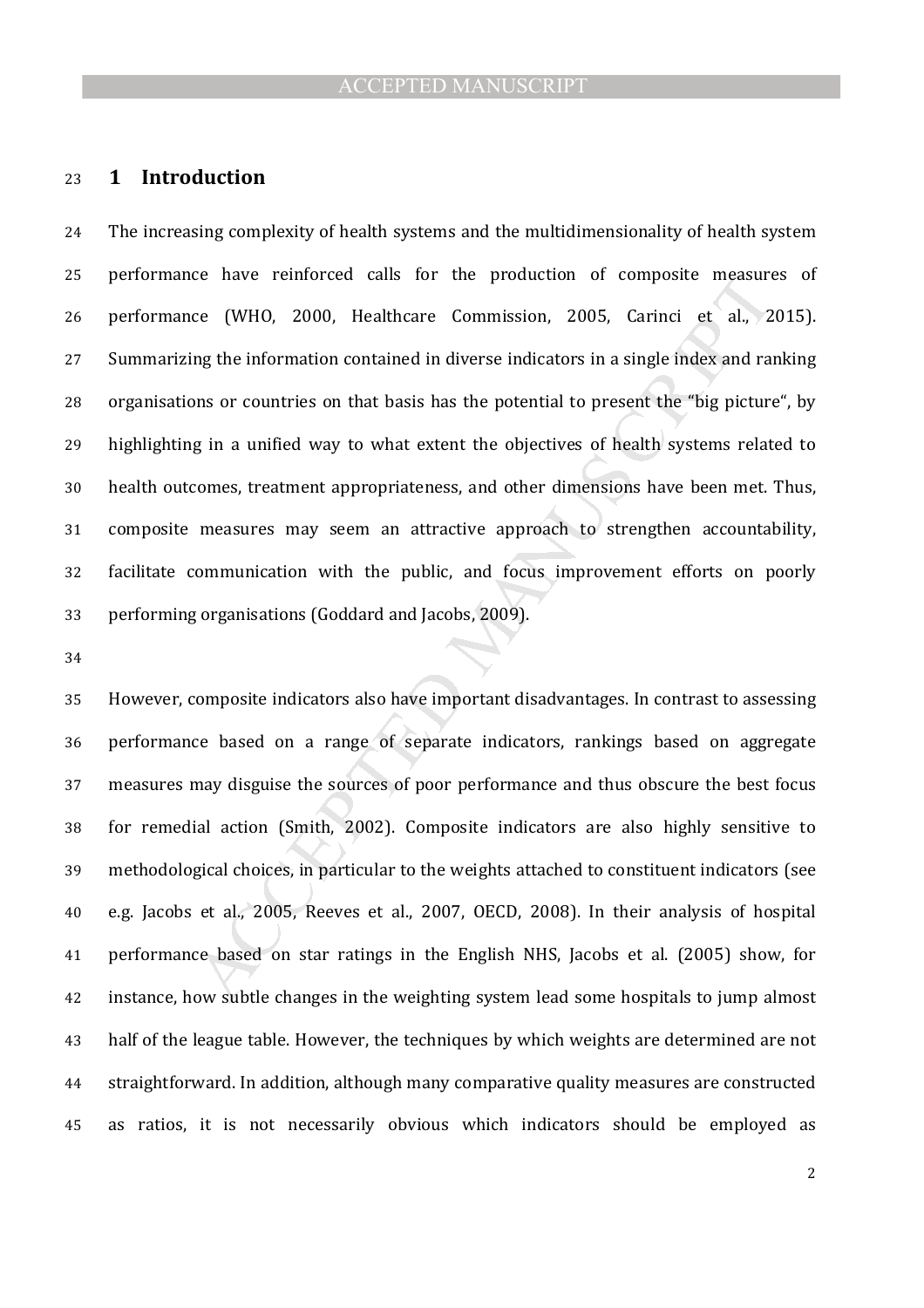denominators (Schlaud et al., 1998). In the context of low-birthweight survival rates, Guillen et al. (2011) illustrate how the choice of population denominator results in considerable variation depending on whether survival is reported relative to all births; live births; or neonatal intensive care unit admissions.

neonatal intensive care unit admissions.<br>
cerns are critical especially when rankings have serious consequences for<br>
or example, six of the Chief Executives of the twelve lowest ranked hospit<br>
star rating system (the so-ca These concerns are critical especially when rankings have serious consequences for the rankees. For example, six of the Chief Executives of the twelve lowest ranked hospitals in England's star rating system (the so-called "dirty dozen") lost their jobs as a result (Bevan and Hamblin, 2009). It has been argued that France and Spain's apparently high ranking in the WHO's 2000 assessment of health systems substantially diminished pressure for reform in these countries (Navarro, 2000). In Medicare's Premier Hospital Quality Incentive Demonstration, a pay-for-performance scheme based on a composite quality score, hospitals below the ninth decile faced a 2% deduction in their Medicare payment (CMS, 2009). With such high stakes, understanding whether ranks are robust to alternative assumptions seems critical.

This study proposes an alternative approach to handle the lack of information about an appropriate set of weights and about a defensible denominator in composite indicators. We make two main contributions. First, we demonstrate the use of an approach to ranking organisations based on ranking intervals and dominance relations which accounts for the full set of feasible weights. This avoids the need to settle on a single, potentially controversial set of weights as it is required for instance in data envelopment analysis (DEA), in which weights are chosen such that each organisation appears in its best possible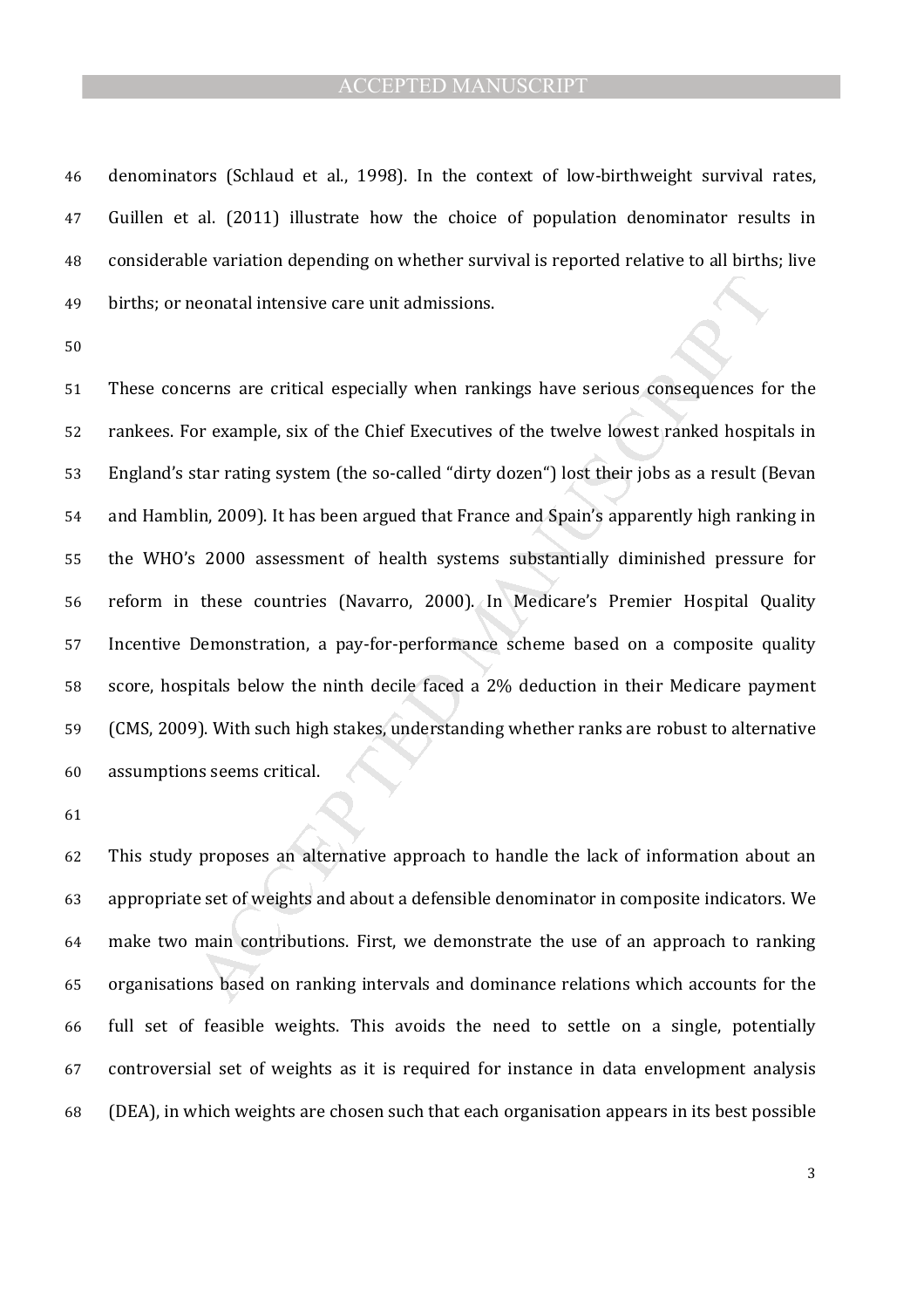light (Cherchye et al., 2007). Feasible weights are less restrictive and thus potentially better able to increase transparency and to acknowledge imperfect information about the "correct" set of weights. The ranking intervals obtained with this approach can be said to be robust in the sense that they reflect the full range of rankings that the organizations under comparison may attain when weights are selected from their respective feasible weight sets. Second, we address the problem of choice of denominator in ratio-based measures of performance.

# **2 Challenges in developing composite indicators of healthcare quality**

A composite indicator is commonly expressed as an additive model based on a weighted sum of a set of performance indicators

$$
c_k = \sum_{j=1}^{J} w_j x_{jk}, \qquad (1)
$$

in the sense that they reflect the full range of rankings that the organiza<br>parison may attain when weights are selected from their respective feas.<br>Second, we address the problem of choice of denominator in ratio-<br>of per where *J* is the number of constituent indicators, *wi* is the weight attached to indicator *j*, and *xjk* the score on indicator *j* for organisation *k*. Composite measures of this form require choices about (i) the indicators included; (ii) the methods used to transform indicators (to achieve a common unit of measurement); (iii) the weights applied; (iv) any aggregation rules used; and (v) adjustments for environmental influences on performance. In addition (vi), although many quality indicators are reported as ratios, the choice of denominator is not always straightforward.

The focus of this study is on problems (iii) and (vi), how to handle incomplete information about weights and about the choice of denominator. Below we review the conceptual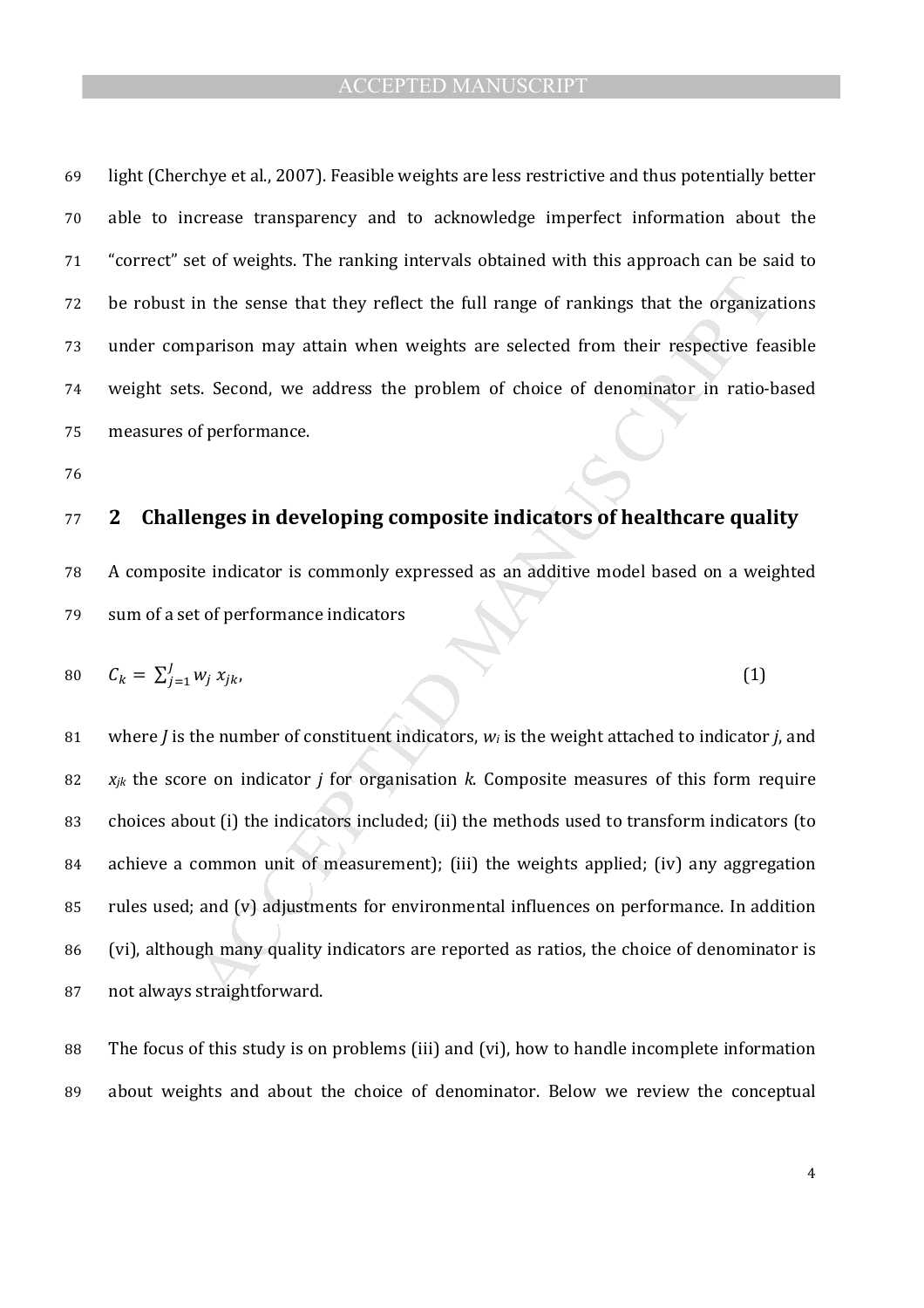background and problems with conventional strategies to address these challenges. In the 91 empirical application, we explain the approaches taken to problems (i), (ii), (iv) and (v).

# **2.1 Valuation of multiple healthcare quality measures**

Healthcare performance is multidimensional. However, without a functioning market, there is no price mechanism for comparison. To aggregate heterogeneous indicators into a summary measure of performance, weights are required which – analogous to prices – should represent the opportunity cost of achieving improvements on each individual measure by capturing the relative value attached to an extra unit of it (Smith, 2002).

**aluation of multiple healthcare quality measures**<br>performance is multidimensional. However, without a functioning market,<br>e mechanism for comparison. To aggregate heterogeneous indicators is<br>measure of performance, weight In practice, arriving at explicit trade-offs between different healthcare quality measures – and thus exact specifications of weights – is highly contentious. First, it is often unclear *whose* preferences should be elicited. Weights used often reflect a single set of preferences, although the evidence suggests substantial heterogeneity in preferences between and within groups of policy-makers, patients and the public (Smith, 2002, Decancq and Lugo, 2012). Making precise judgments about the relative value of sub-indicators to the composite is typically both politically controversial and cognitively demanding, thus triggering reluctance among respondents to agree on a set of weights.

Second, there is no consensus on a single best method *how* to elicit weights. Different techniques for valuing health(care) outcomes – from simpler trade-off methods including ranking from most to least desired indicator and voting techniques to elaborate multi-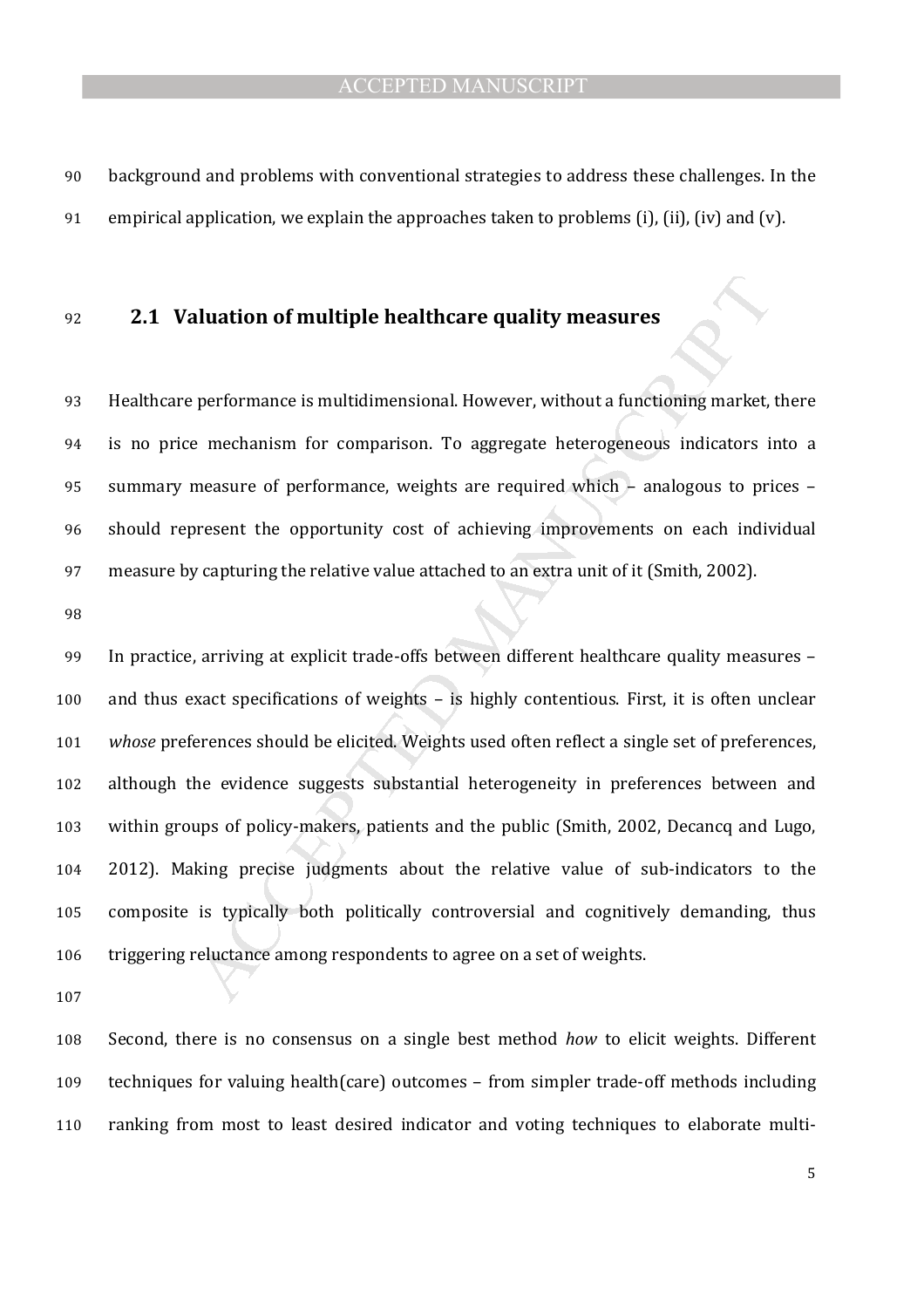attribute approaches such as conjoint analysis and the analytic hierarchy process – tend to produce different results. Each method has distinct advantages and disadvantages in terms of feasibility, consistency and validity (Dolan, 1997, OECD, 2008, Appleby and Mulligan, 2000).

vent perceived difficulties with normative approaches to set weights, data-d<br>systems are frequently used. For example, in data envelopment analysis (D<br>ead method to compare organisations with multiple outputs and in<br>orth a To circumvent perceived difficulties with normative approaches to set weights, data-driven weighting systems are frequently used. For example, in data envelopment analysis (DEA) – a widespread method to compare organisations with multiple outputs and inputs (Hollingsworth and Street, 2006) – weights are derived from the data so as to maximise each organisation's performance (Cherchye et al., 2007). Each organisation receives a different set of weights which casts it in the best possible light. However, data-driven weights do not necessarily reflect meaningful trade-offs between performance domains (Decancq and Lugo, 2012). There is no logical reason why an organisation values most some performance domain because it performs relatively well on it: data-driven approaches thus purport to solve a deep philosophical problem of how to derive values from facts (Hume, 1739).

The conventional recommendation to address incomplete information about weights, and about the best method to elicit weights, is to conduct extensive sensitivity analysis on the chosen weights (Jacobs et al., 2005). However, traditional sensitivity analysis is problematic insofar as the choice of ranges of weights depends on the analyst. This form of sensitivity analysis thus corresponds to a "blind search" which is not explicitly oriented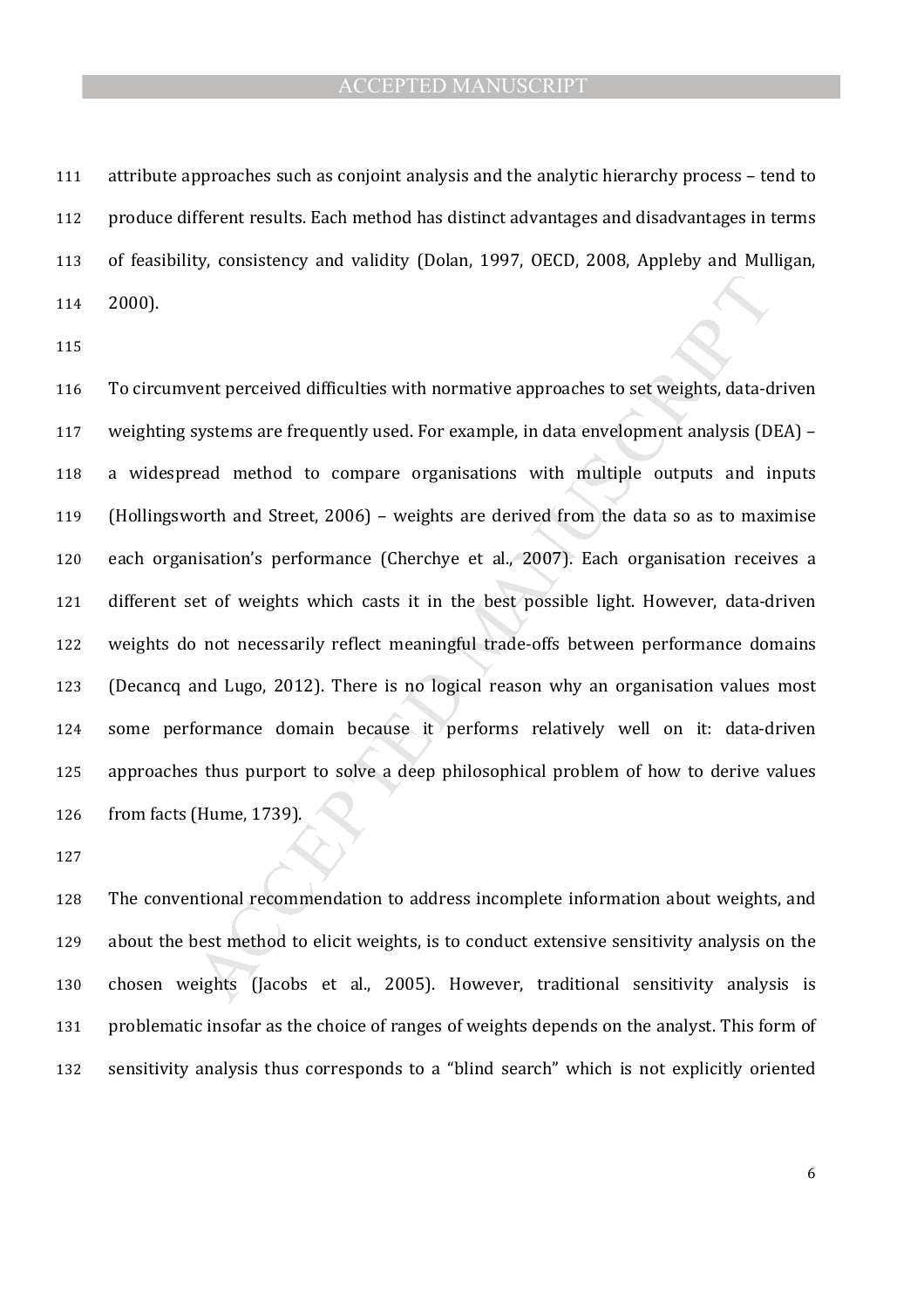towards changes in ranks and the maximum and minimum plausible ranks an organisation can attain.

#### **2.2 Choice of denominators**

**noice of denominators**<br>quality measures are often reported as ratio measures where a specific qu<br>divided by some measure of population. Not all comparative assessmen<br>quality require a denominator. So-called "never events" Healthcare quality measures are often reported as ratio measures where a specific quality measure is divided by some measure of population. Not all comparative assessments of healthcare quality require a denominator. So-called "never events", events which are deemed to be entirely preventable, are reported as absolute numbers without reference to a denominator (NHS England, 2015). However, typically a ratio-based measure is used in order to make entities of different sizes comparable and to establish a common "currency unit" in which performance is assessed as "good" or "poor" relative to other organisations.

To construct ratio-based quality measures, the denominator should represent the best available proxy for the population at risk (PAR) (Romano et al., 2010). However, the PAR of experiencing a specific event is not always obvious. Suppose a national government wants to assess performance on healthcare-associated infections (HAIs) among local health authorities which are responsible for protecting the health of their local populations. To measure health authority performance on HAIs, two measures of the PAR have been proposed: hospital occupied bed days (OBDs) and total population living in the health authority area (Health Protection Scotland, 2007).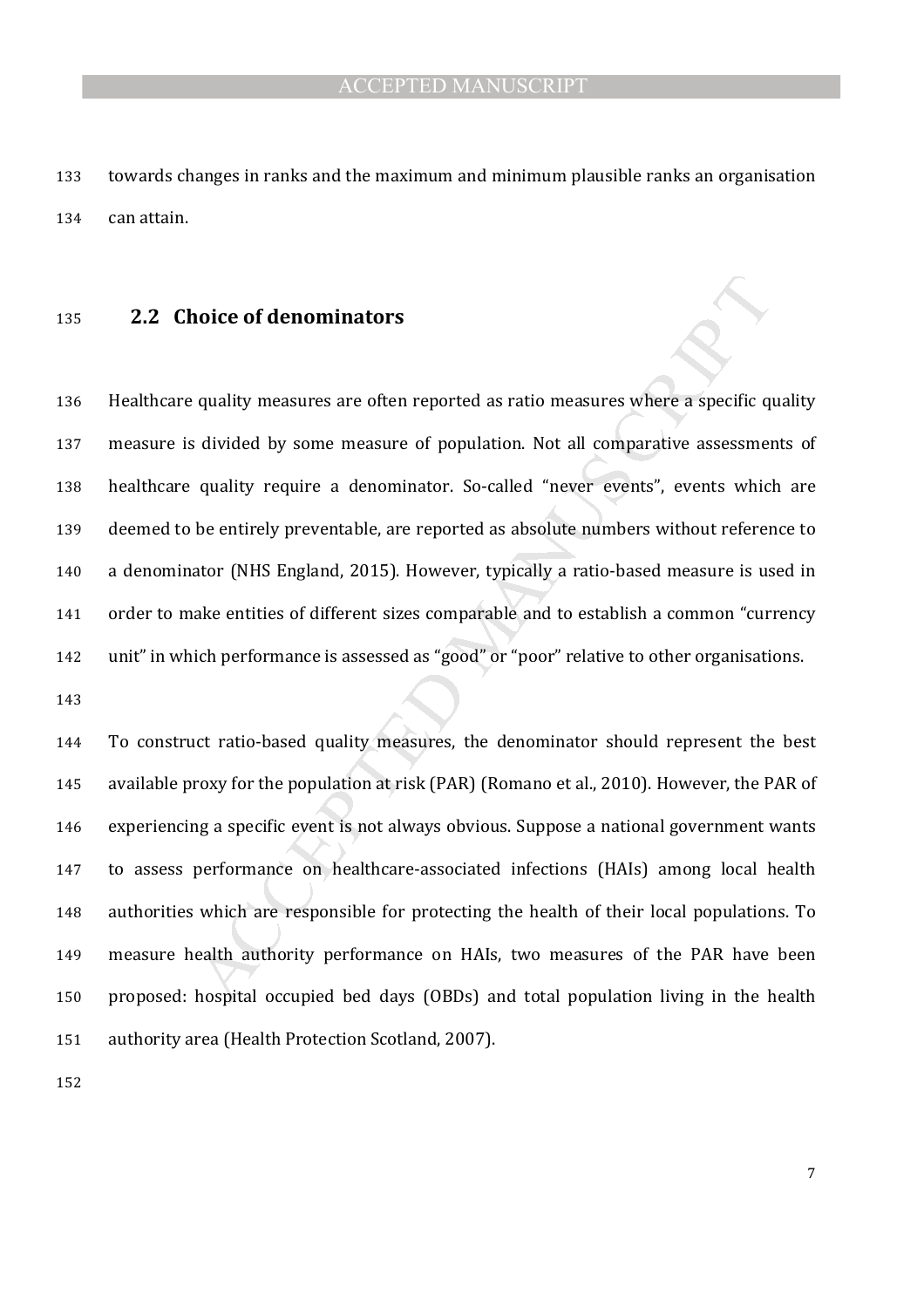Using OBDs as the denominator implies that each day spent in the hospital puts patients at risk of acquiring an infection there. However, OBDs ignore that some infections are not acquired in hospital but in the community (Health Protection Scotland, 2014). Using OBDs as the denominator might thus underestimate the actual number of exposed individuals. Total population as a measure of the PAR, in contrast, implies the view that every person could acquire an infection, independent of hospital activity (Health Protection Scotland, 2007). Nevertheless, total population might overestimate the PAR by including individuals facing no or a negligible risk of experiencing the event (Marlow, 1995).

ominator might thus underestimate the actual number of exposed individual<br>ation as a measure of the PAR, in contrast, implies the view that every pu<br>ire an infection, independent of hospital activity (Health Protection Sco Ideally, one would specify a numerator that is unambiguously linked to one single denominator (McKibben et al., 2005); for example, by excluding community-acquired infections that are present on admission to hospital from the numerator. In practice, it is however often difficult to distinguish between infections that were present on admission and those acquired during a hospital stay (Naessens and Huschka, 2004, Zhan et al., 2007). 

If the "correct" PAR is not obvious, then Guillen et al. (2011) recommend to consider 169 different denominators to acquire a more complete perspective on the outcome of interest. To this end, one could produce multiple ratios between all reasonable numerator and denominator combinations. However, manual comparisons of multiple performance ratios quickly become unwieldy. In a situation with, say, four numerators and three denominators, one would obtain 12 performance ratios for each entity under scrutiny.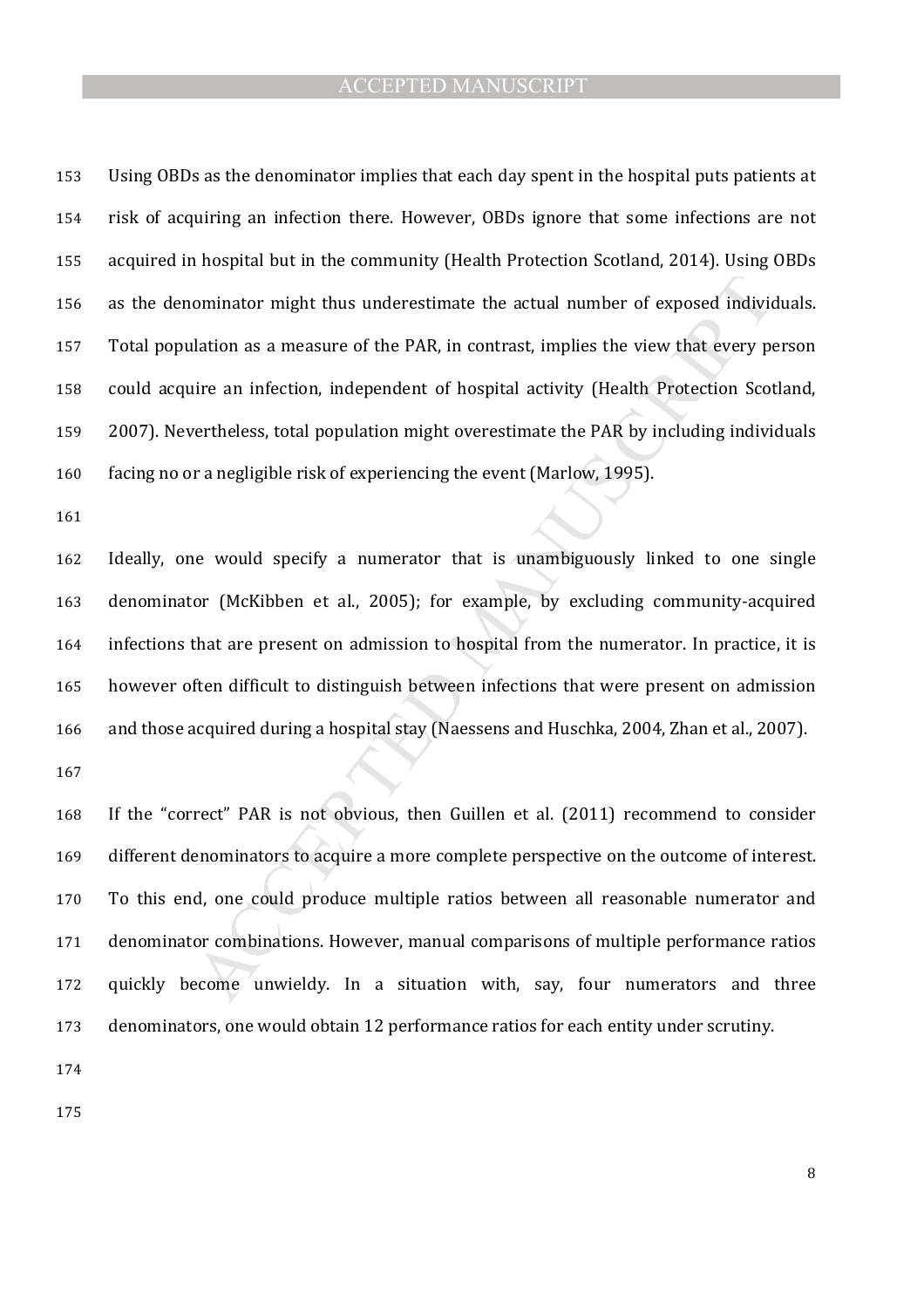#### **3 Methods**

#### **3.1 Ranking intervals and dominance relations for all feasible**

**weights** 

We here examine the use of an alternative approach to handle incomplete information about appropriate weights and a defensible denominator. This approach consists in developing ranking intervals and dominance relations based on the full set of feasible weights. It is also able to handle different choices of denominator variables.

**eights**<br>
eights<br>
examine the use of an alternative approach to handle incomplete inform<br>
ropriate weights and a defensible denominator. This approach consist<br>
ranking intervals and dominance relations based on the full s We use the ratio-based efficiency analysis (REA) technique (Salo and Punkka, 2011). Suppose there are *K* Decision-Making Units (DMUs – the entities to be evaluated) that have *N* different measures for the numerator of a ratio and *M* measures for the denominator of a ratio. The values of the *n*th numerator and the *m*th denominator of the *k*th DMU are  $y_{nk} \geq 0$  and  $x_{mk} \geq 0$ , respectively. Thus, the possible performance ratios of the DMU *k* are  $y_{nk}/x_{mk}$ , where  $n = 1, ..., N$  and  $m = 1, ..., M$ .

REA enables the aggregation of different numerators and denominators in a summary measure of performance. The relative importance of the *n*th numerator and the *m*th 193 denominator is captured by nonnegative weights  $u_n$  and  $v_m$ , respectively. The aggregated performance ratio of DMU *k* is defined as

$$
E_k(u,v) = \frac{\sum_n u_n y_{nk}}{\sum_m v_m x_{mk}}.
$$
 (2)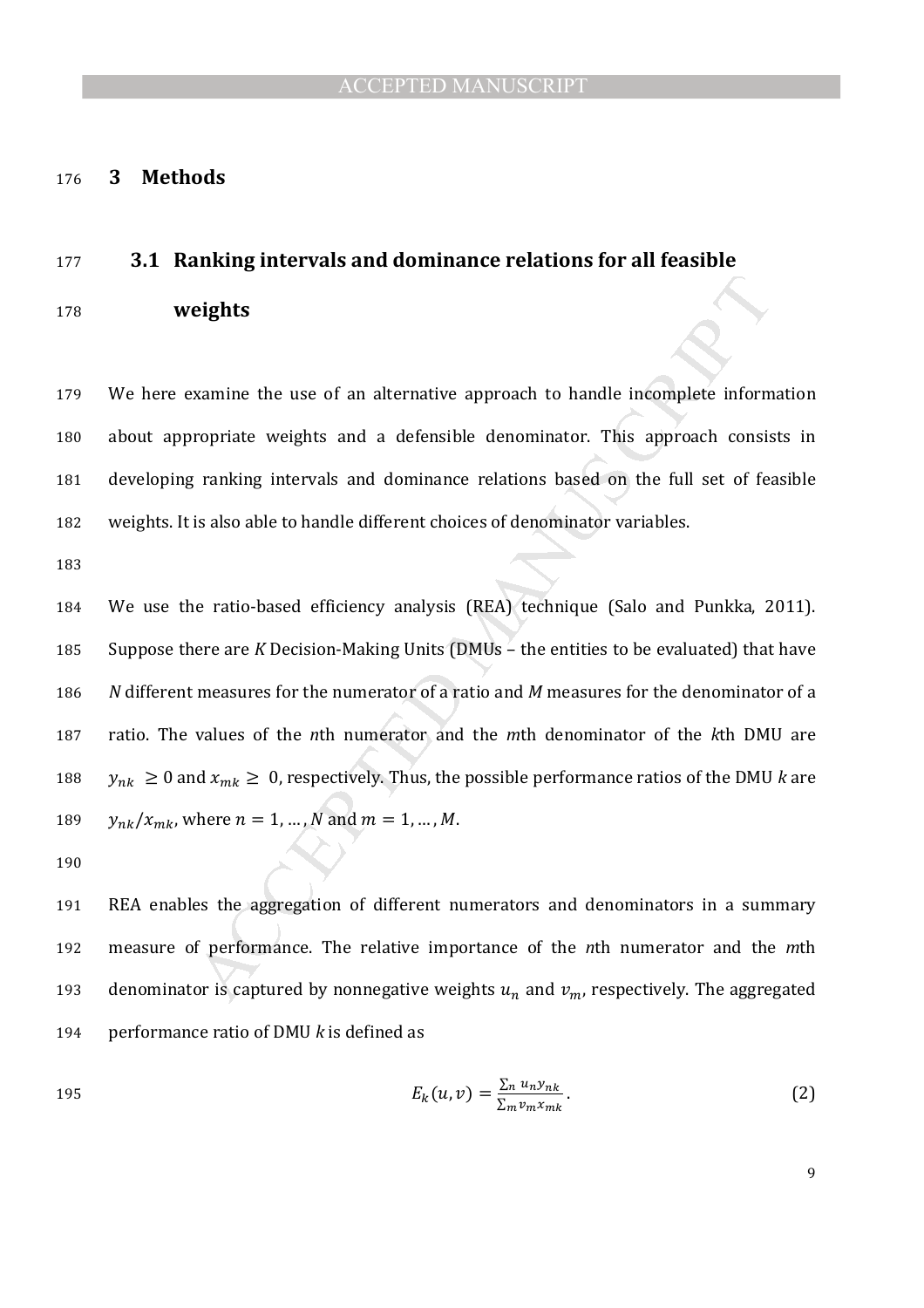197 To examine pairwise relations between DMUs, REA uses the concept of dominance: DMU  $k$ 198 dominates DMU *l* if the performance ratio of DMU *k* is at least as high as that of DMU *l* for all feasible weights and there exist some weights for which its performance ratio is strictly higher. If a dominance relation exists between two DMUs, one can be confident that for any set of assumptions, one DMU outperforms the other. The dominance relation between 202 DMUs  $k$  and  $l$  is determined by the pairwise performance ratio

203 
$$
D_{k,l}(u,v) = \frac{E_k(u,v)}{E_l(u,v)}.
$$
 (3)

205 The maximum and the minimum of  $D_{k,l}(u,v)$  over all feasible weights provide upper and 206 lower interval bounds on how well DMU  $k$  performs relative to DMU  $l$ . Thus, if the 207 minimum of  $D_{k,l}$  is greater than one, DMU  $k$  dominates DMU  $l$ .

weights and there exist some weights for which its performance ratio is st<br>dominance relation exists between two DMUs, one can be confident that for<br>amptions, one DMU outperforms the other. The dominance relation bet<br>d *l* The ranking interval indicates the best and worst performance rankings a DMU k can attain relative to other DMUs over all feasible weights. The best ranking is determined by the minimum number of other DMUs with a strictly higher performance ratio. For instance, the best ranking as third for a given DMU means that, no matter how the weights are selected, there are at least two other DMUs with a strictly higher performance ratio. If for some feasible weights the performance ratio of a DMU is higher than or equal to the ratio of any other DMU, then its best ranking will be one. The worst ranking is computed similarly.

REA-based results are computed using general programming methods such as linear programming and mixed integer programming (Bertsimas & Tsitsiklis, 1997). The idea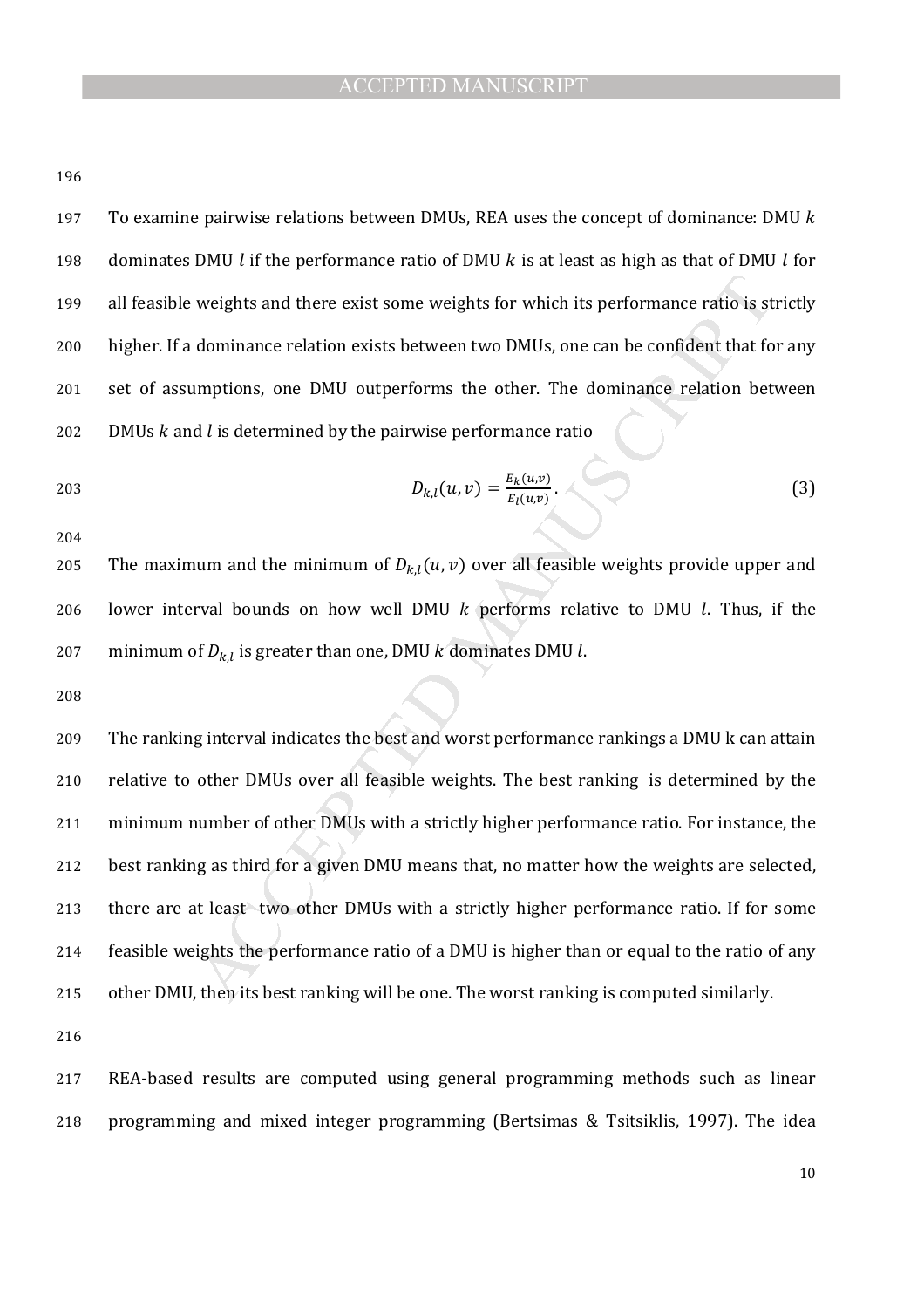behind the use of these optimisation methods is to find, for each DMU, the highest (respectively the lowest) ranking of that DMU for all feasible numerator and denominator weights.

#### **3.2 Method strengths and limitations**

**Ethod strengths and limitations**<br>
several innovative characteristics, and advantages, to this approach. First<br>
n of numerators and the denominators is achieved without fixing a single :<br>
ir each DMU. The key innovation of There are several innovative characteristics, and advantages, to this approach. First, the aggregation of numerators and the denominators is achieved without fixing a single set of weights for each DMU. The key innovation of REA is that one compares the relative magnitude of the performance ratios between DMUs for all feasible weights (rather than applying only the most favourable weighting of variables to each organisation as in DEA (Cherchye et al., 2007)). Although one can obtain ranking intervals with DEA (by applying different sets of weight restrictions), these intervals still represent the highest possible performance for each set of weight restrictions. REA by contrast produces robust information about organizational performance in the sense that the resulting intervals reflect the full range of rankings that DMUs may attain for all feasible (from most to least advantageous) weights.

Second, REA calculates pairwise comparisons between DMUs rather than comparing each DMU to an efficiency frontier as in DEA or stochastic frontier analysis. This makes REA results more robust than frontier-based results, since the introduction or removal of an outlier DMU can substantially change the location of the efficiency frontier (Banker et al.,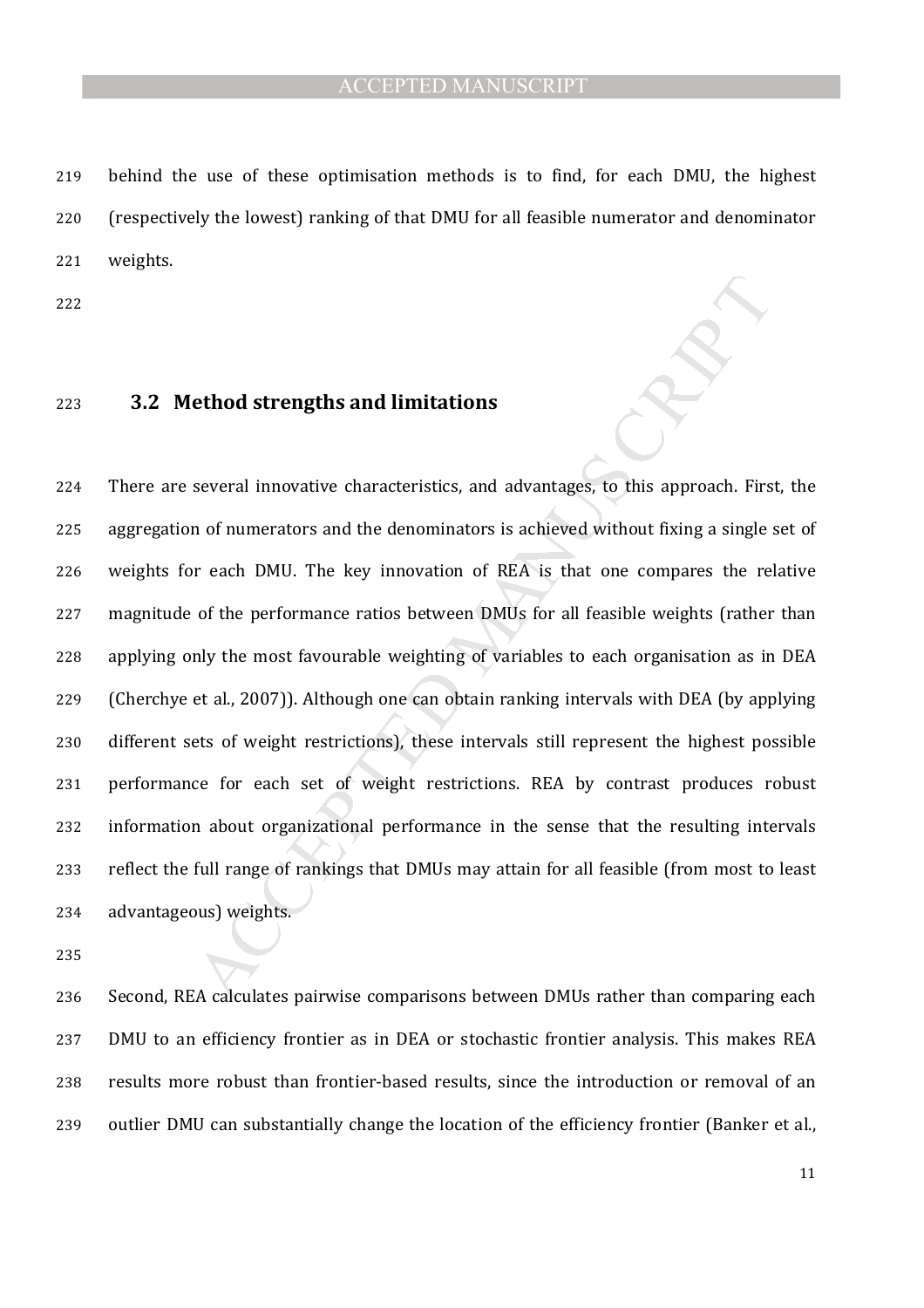- 1986). In contrast, already established pairwise dominance relations obtained from REA cannot change if a new DMU is added; and the end points of any DMU's ranking interval can shift towards lower performance by at most one ranking.
- 

aluse REA is based on pairwise comparisons, it requires a minimum of only<br>contrast, frontier-based methods require a larger number of DMUs to cons<br>r. For DEA, for instance, Banker et al. (1986) proposed the simple rule of Third, because REA is based on pairwise comparisons, it requires a minimum of only two DMUs. In contrast, frontier-based methods require a larger number of DMUs to construct the frontier. For DEA, for instance, Banker et al. (1986) proposed the simple rule of thumb that the number of DMUs should be at least three times the number of variables. This is problematic because the number of indicators typically far outstrips the number of organisations.

Where the choice of denominator is straightforward, ratio-based analysis is not necessary. One can calculate individual performance rates for the respective indicators and aggregate them as a weighted sum as in equation (1). This is akin to evaluating the numerator of the performance ratio (2).

We here use ratio-based analysis in order to illustrate robustness to different choices of denominator while, which is an important innovation of REA, simultaneously varying the numerators weights. Ratio-based measures have limitations. In particular, the use of a ratio function does not account for structural differences (such as a higher share of fixed costs) between organisations. This assumption implies that, in evaluating organisational performance, one does for instance not "allow" an organisation a higher number of HAIs (in ratio terms, e.g. per 100,000 population) only because it is relatively small in size. However,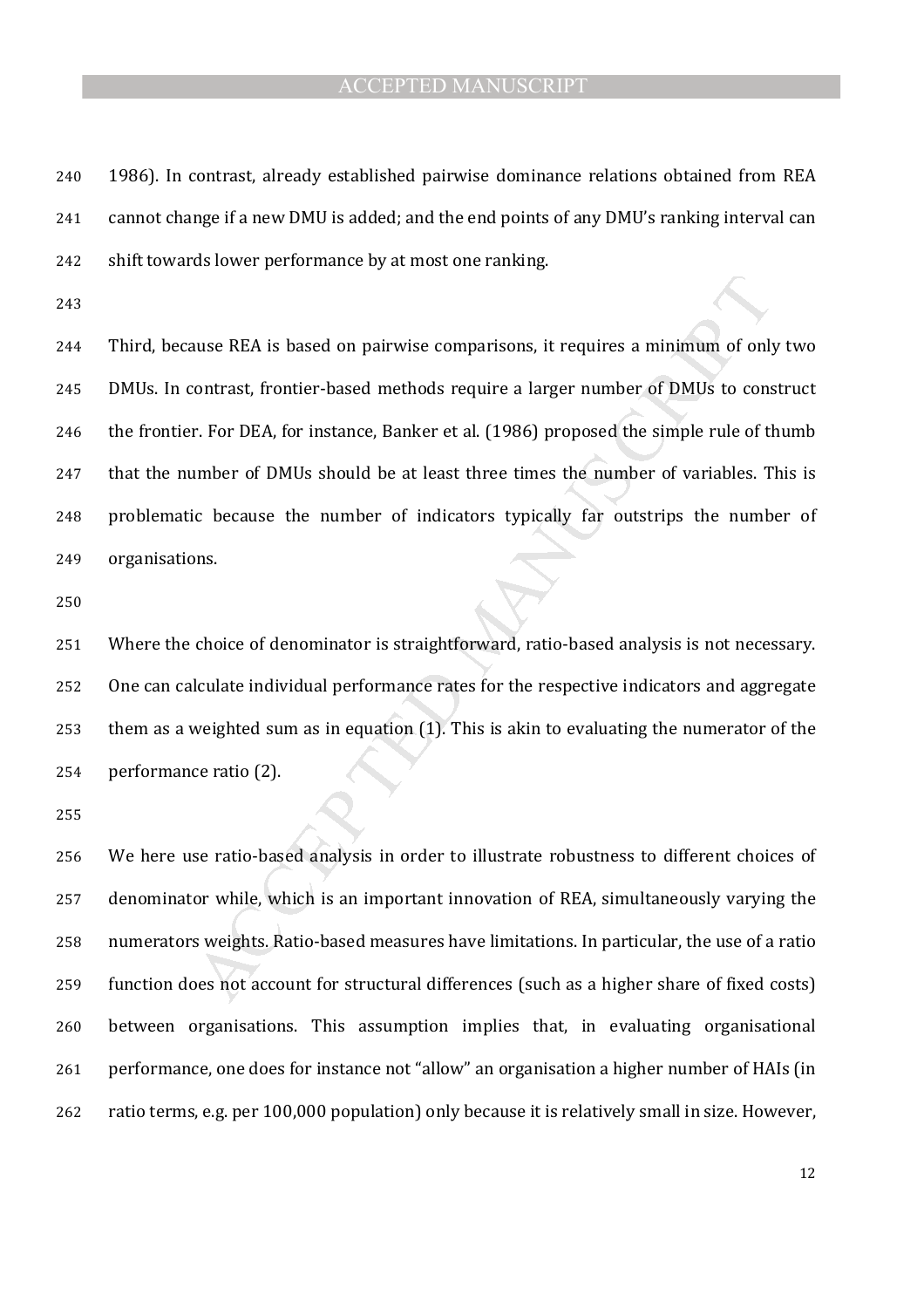this assumption seems justified in contexts where health policy objectives include the principle of ensuring equal quality of care regardless of a person's place of residence and where structural differences have been compensated for (e.g. via the funding system, as outlined below) so as to ensure a level playing field across organisations.

Ratio measures may be preferred when there is primarily a concern with evaluation (examining which organisations perform better or worse) rather than explanation (examining why organisations achieve particular performance outcomes, as in regression analysis). This paper addresses the problem of comparative evaluation.

#### **3.3 System context and data**

abow) so as to ensure a level playing field across organisations.<br>
sures may be preferred when there is primarily a concern with evalue<br>
y which organisations perform better or worse) rather than explan<br>
y why organisation **Selection of indicators**. We illustrate the robust ranking interval approach in the context of comparative quality assessments of Scottish Health Boards. In Scotland, responsibility for the allocation of resources is decentralized to 14 territorial Boards. The ultimate objectives of these Boards are to protect and improve the health of their populations through planning for and delivering health services (Scottish Government, 2014). To construct a composite indicator of the quality of care provided by Boards, we confined ourselves to indicators used in the HEAT target system. This existing performance management system is used by the Scottish Government to assess Health Board performance. All indicators used here (Table 1) come from the official performance measurement system, but are not meant to represent an exhaustive set of health system objectives. We use two data sets: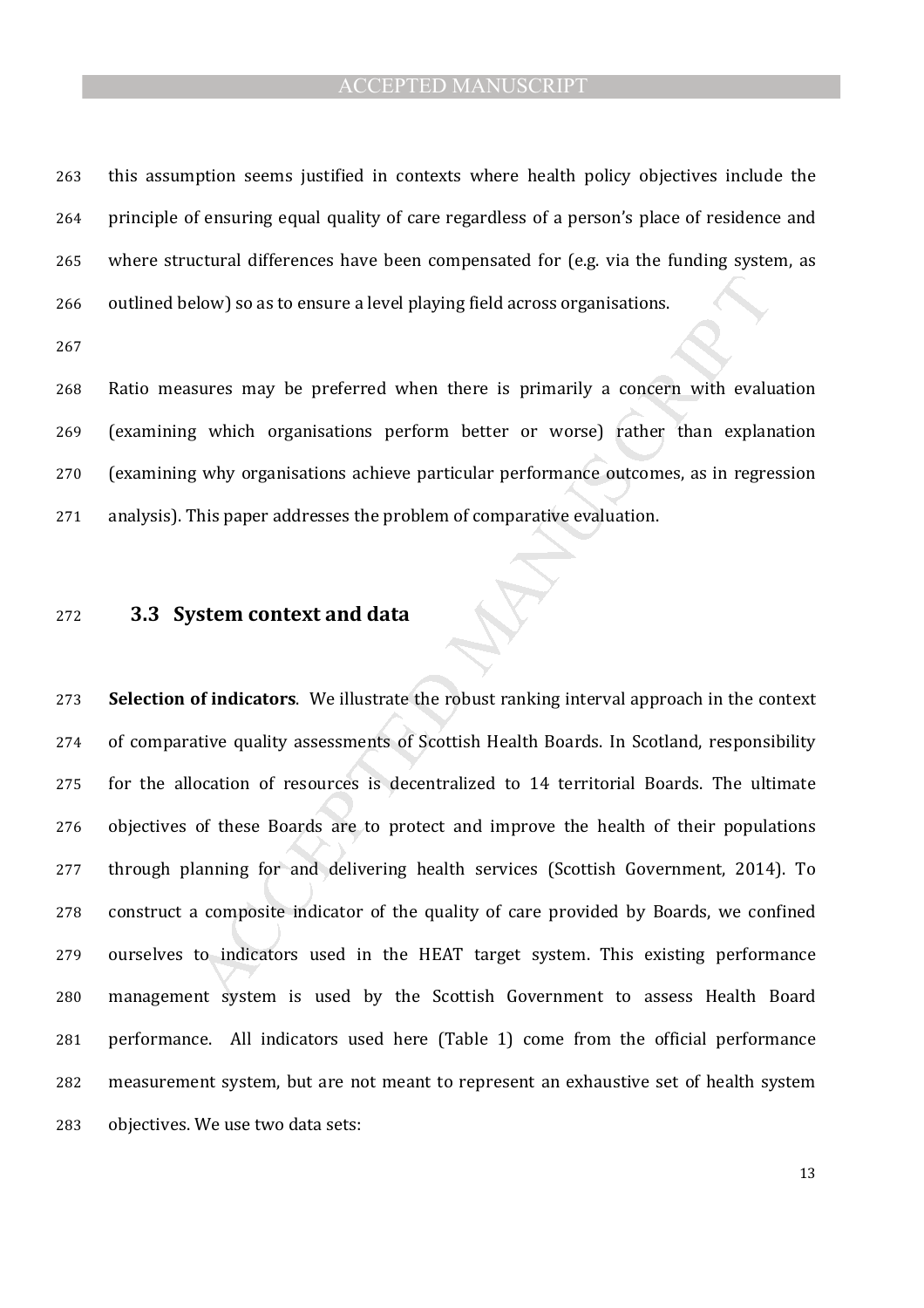| 285 | <b>Part I:</b> To examine robustness to choices of weights, we analyze six indicators from the    |
|-----|---------------------------------------------------------------------------------------------------|
| 286 | HEAT target system intended to measure Boards' relative degree of achievement in                  |
| 287 | ensuring appropriate treatment. This analysis uses an additive model akin to analyzing the        |
| 288 | numerator of the performance ratio (equation 2) subject to uncertainty about weights.             |
| 289 | <b>Part II:</b> To examine robustness to alternative choices of denominator alongside uncertainty |
| 290 | about numerator weights, we relate the number of two types of HAIs (MRSA/MSSA and                 |
| 291 | C.difficile infections) to OBDs and total population. This analysis relies on the more            |
| 292 | complex ratio-based model in equation (2). We focus on HAIs because there is a good               |
| 293 | justification for two alternative denominators (as set out in section 2.2). REA-based             |
| 294 | analyses with two numerators and two denominators thus show the full strength of the              |
| 295 | ratio-based approach.                                                                             |
|     |                                                                                                   |
| 296 | Data transformation. To avoid mixing different units of measurement and to achieve scale          |
| 297 | invariance, data were normalized to the [0;1] range by dividing each value by the maximum         |
| 298 | value for a given indicator.                                                                      |
| 299 |                                                                                                   |
| 300 | Environmental adjustment. The 14 Health Boards differ in terms of demographic,                    |
|     |                                                                                                   |
| 301 | epidemiological and regional factors which are beyond their control but might influence           |
| 302 | observed performance. However, in Scotland, Health Boards are allocated resources based           |

**Environmental adjustment.** The 14 Health Boards differ in terms of demographic, epidemiological and regional factors which are beyond their control but might influence observed performance. However, in Scotland, Health Boards are allocated resources based on a formula that takes account of variations in healthcare needs which arise from differences in age and sex composition, morbidity, life circumstances, and excess costs of delivering services in some (especially rural) regions which are deemed unavoidable (ISD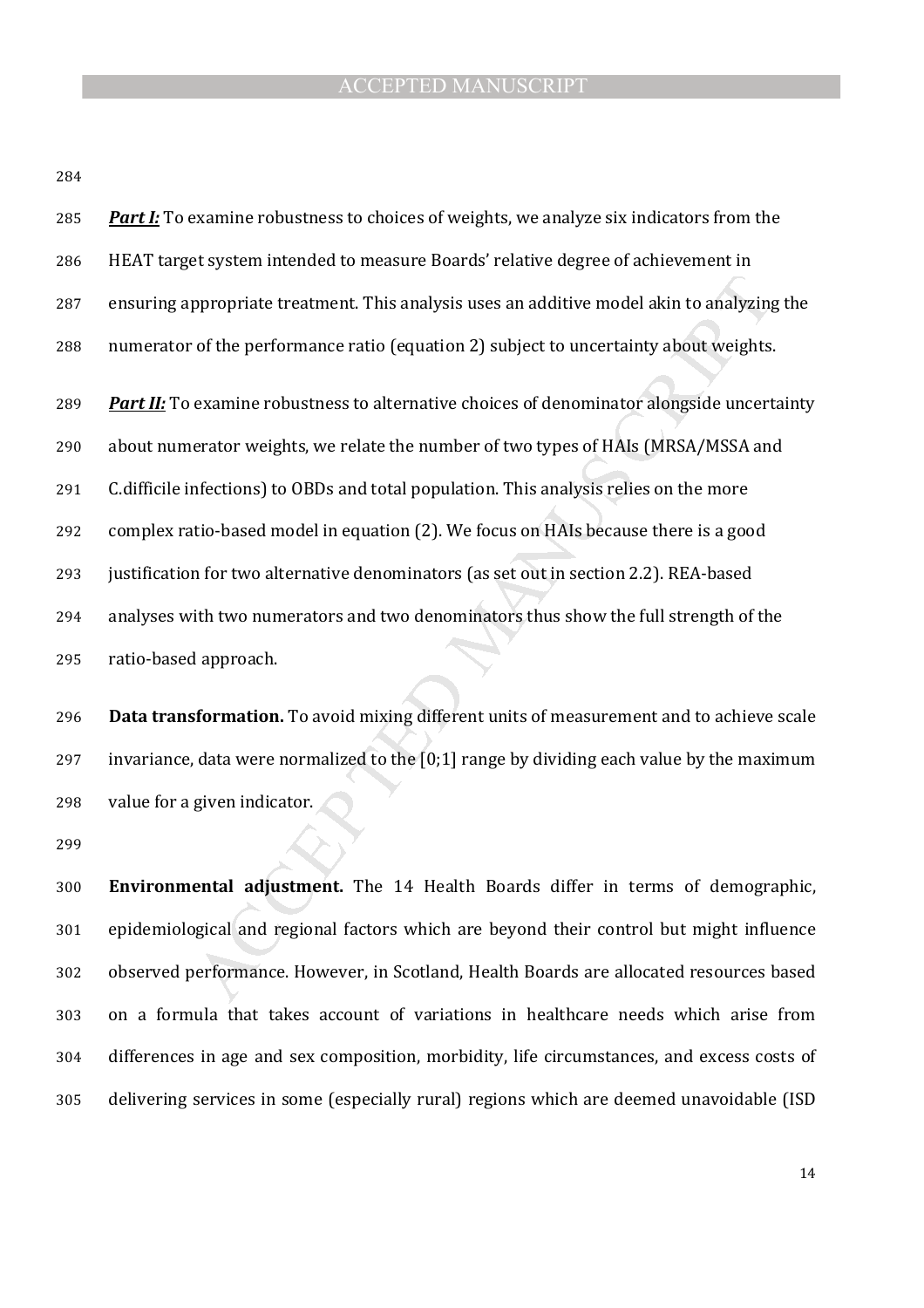Scotland, 2010). Thus, Boards have already been compensated for structural differences so that they can ensure the same level of quality. We acknowledge that the risk adjustment provided by this formula is not perfect. However, following this argument, it is not unreasonable to assume that Boards are comparable with respect to the performance indicators analysed here.

#### *Tables 1 and 2 about here*

# **3.4 Weight restrictions on quality measures**

ble to assume that Boards are comparable with respect to the perform<br>analysed here.<br> **Tables 1 and 2 about here**<br> **Ceight restrictions on quality measures**<br> **Ceight restrictions on quality measures**<br>
age of REA is its abil An advantage of REA is its ability to address incomplete information about weight specifications by using the full set of feasible weights. This can be an attractive option when one assumes complete ignorance about the relative value of averting particular events. However, while an elicitation of cardinal preferences over "how much" worse a, say, MRSA infection is compared to, say, an emergency admission may not feasible (e.g. due to high cognitive demands) or desirable (e.g. due to biases introduced by specific elicitation methods), one may obtain statements about which events are ordinally worse than others.

Introducing plausible weight restrictions based on ordinal preferences can be useful because this recognises people's ability to provide limited preference information about the relative badness of particular events without imposing implausibly exact weights. Restrictions on weights can be used to prevent inconsistencies with accepted views on the relative importance of measures analysed (Allen et al., 1997, Pedraja-Chaparro et al., 1997).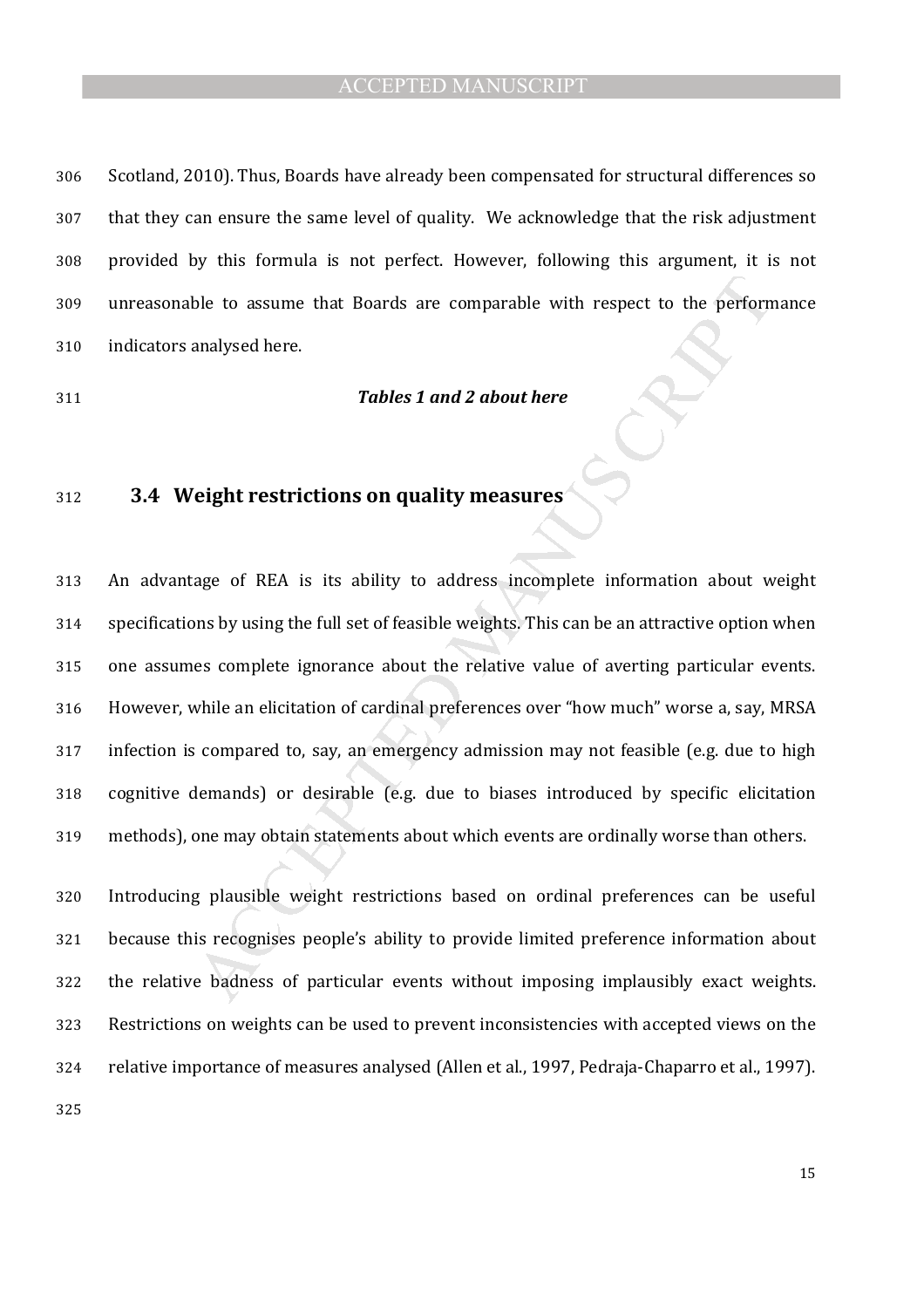rather avoid". Corresponding to their relative badness, events were rank<br>om worst=1 to least bad=6):<br>SA/MSSA infection;<br>SA/MSSA infection;<br>regency admission;<br>regency admission;<br>regency admission;<br>to wait Inoger than 18 wee Based on their own subjective assessment, the research team arrived at a set of ordinal weights through pairwise comparisons of any two quality measures, along the lines "*If you could avoid either an emergency admission to hospital or an MRSA infection, which event would you rather avoid"*. Corresponding to their relative badness, events were ranked as follows (from worst=1 to least bad=6): 331 1. an MRSA/MSSA infection; 2. an emergency admission; 3. a C.difficile infection; 4. having to wait longer than 18 weeks from referral to treatment; 5. having to wait more than 4 hours in A&E (we assumed a condition where patients are in mild to moderate discomfort); 6. a delayed discharge.

In flexible weighting systems, the composite score may be heavily influenced by a sub-indicator that is marginally important in the wider health system context (Goddard and Jacobs, 2009). To address this problem, for Part I we made the (illustrative but reasonable) assumption that avoiding a particular event can at most have half of the overall value attached to avoiding an event of each of the six quality measures. This resulted in the following proportional weight restrictions: avoiding an event of the worst healthcare quality measure cannot be more than ten times as valuable as avoiding an event of the least bad quality measure (since with six indicators, a minimum weight of 1/10 means that one quality measure can have at most half of the weight mass).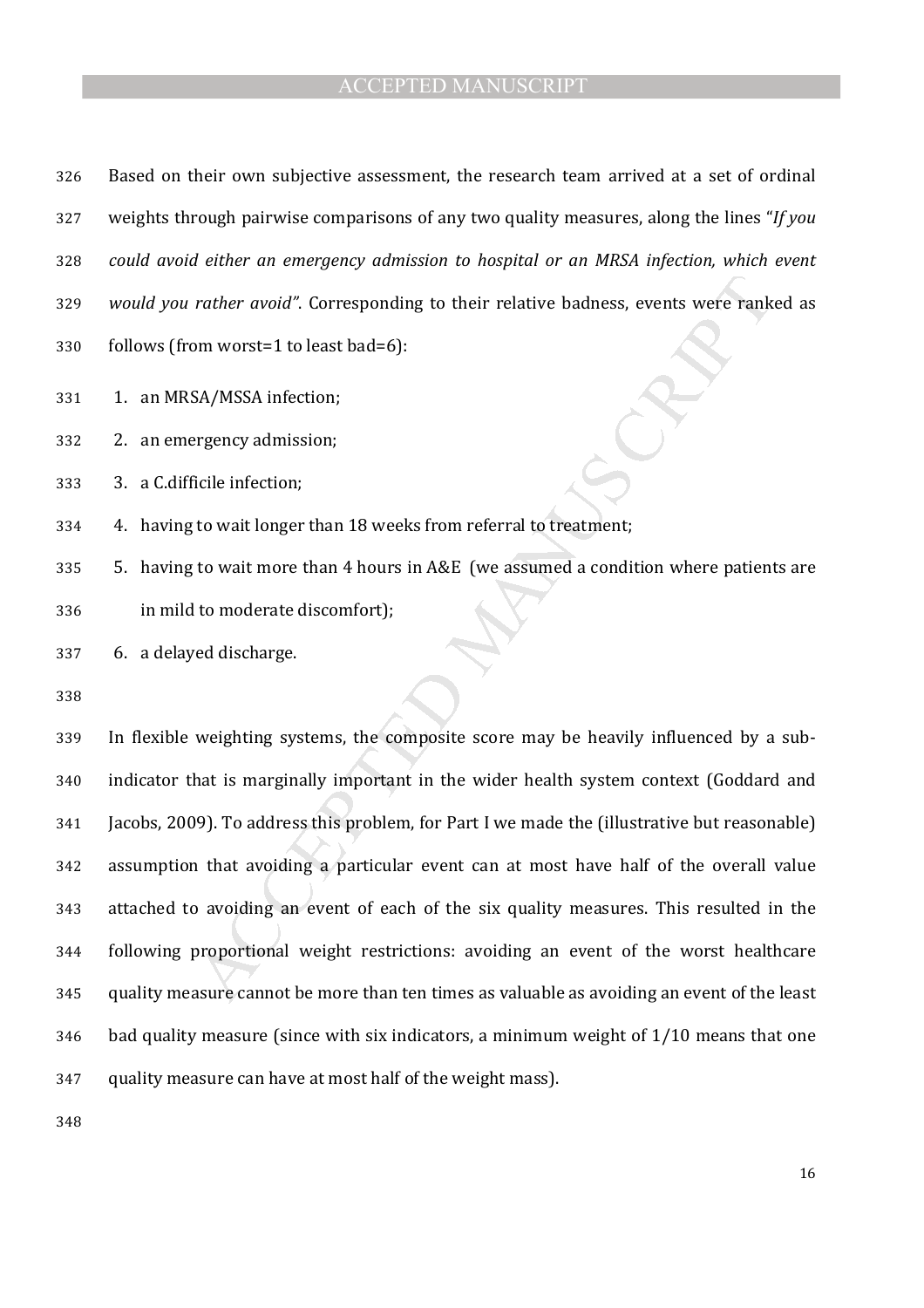For part II, we made the (illustrative but reasonable) assumption that avoiding one C.difficile infection must be at least 1/4 as valuable as avoiding one MRSA/MSSA infection.

No weight restrictions for denominator variables were used. In efficiency analysis, denominator weights have a clear interpretation, as they indicate the substitutability of different types of inputs (labor, capital, intermediate inputs). In quality comparisons, denominators represent different populations at risk. However, denominator weights lack a clear interpretation as in efficiency analysis since it is hard to think about trade-offs between different populations at risk.

**4 Results** 

### **4.1 Robustness to choices of weights: Unrestricted and restricted**

### **ranking intervals for feasible weight sets**

or weights have a clear interpretation, as they indicate the substitutabily<br>pres of inputs (labor, capital, intermediate inputs). In quality compari<br>ors represent different populations at risk. However, denominator weight<br> The ranking intervals (Figures 1-3) show the possible rankings that Boards can attain for different assumptions about weight sets. If one uses all feasible weights (Figure 1), then one obtains wide and overlapping ranking intervals spanning 9 to 14 ranks for a given Board. With ordinal weight restrictions, the width of ranking intervals decreases to 3 to 11 ranks (Figure 2). Thus, uncertainty about relative performance decreases as weight restrictions are applied.

However, the impact of weight restrictions on reductions in uncertainty differs across Boards. For Boards *L* and *H,* ordinal weight restrictions narrow the ranking interval from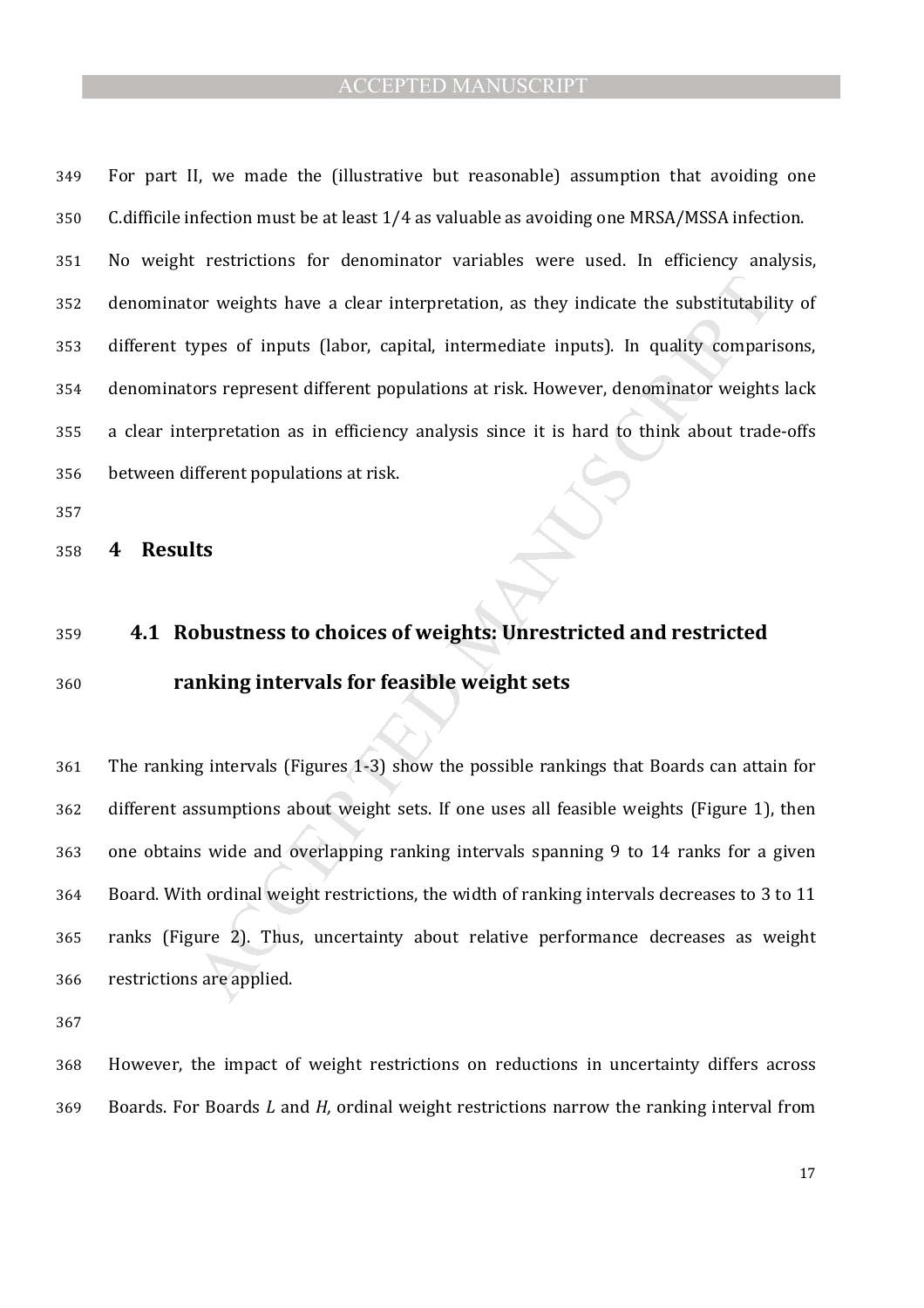11 respectively 12 ranks (Figure 1) to 3 possible ranks (Figure 2), thus clarifying Board performance. In contrast, for Boards *N, E, M* and *A,* ranking intervals remain wider, because these Boards perform better on some indicators, but worse on others (Table 2). Hence, the remaining flexibility to set weights influences the ranks these Boards may attain. For 7 out of 14 Boards (*K, F, B, E, C, A, J*), the additional use of proportional weight restrictions (Figure 3) further decreases uncertainty about relative ranks.

flexibility to set weights influences the ranks these Boards may attain. For<br>rds (*K, F, B, E, C, A, J*), the additional use of proportional weight restric<br>further decreases uncertainty about relative ranks.<br>of the rankin The width of the ranking interval reflects the impact of changes in weights. A narrow interval suggests that a Board's performance is robust to alternative modelling assumptions. For example, Board *L* (Figure 2) is ranked 3rd or higher no matter which assumptions are used. The interval bounds show the impact of modelling assumptions on relative ranks. Thus, one can be confident that Board *F,* for example, cannot be ranked worse than 7th and not better than 3nd.

#### *Figures 1 to 3 about here*

#### **4.2 Dominance relations and comparative scope for improvement**

Based on pairwise comparisons, REA results can be displayed in a unified way as a dominance relation (Figure 4): insofar as Boards are more superordinate or "higher up", their relative performance is more robust to changes in the weights attached to the constituent indicators. Orkney (K), Shetland (L) and Western Isles (N) are top performers since they are not dominated by any other Board. Ayrshire and Arran (A), Fife (D), Greater Glasgow and Clyde (G), Lothian (J) and Tayside (M) are dominated by the other Boards.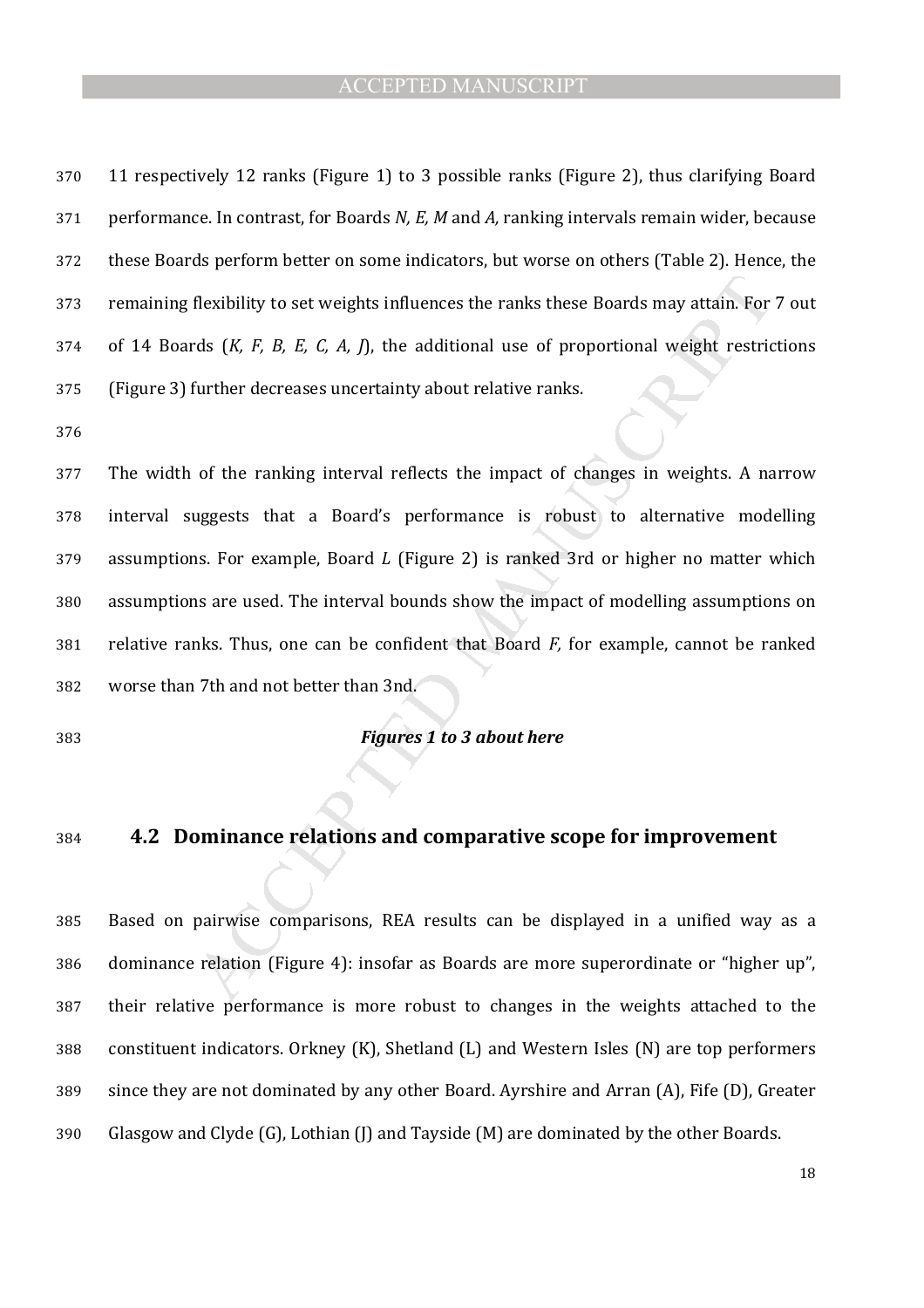etter than the rest of Scotland on MRSA/MSSA infections, 4-hour A&E w:<br>18WRTT. Second, the ordinal weight restrictions used influence the domin<br>18WRTT. Second, the ordinal weight restrictions used influence the domin<br>18 m There are two main reasons for this differentiated status. First, a Board's performance on the constituent indicators plays a role (Table 2). For instance, all three island Boards perform better than the rest of Scotland on MRSA/MSSA infections, 4-hour A&E waiting times and 18WRTT. Second, the ordinal weight restrictions used influence the dominance relations. In this example, performance on MRSA/MSSA infections is weighted more highly than performance on emergency admissions, which in turn receives a higher weight than performance on C.difficile, etc. Inspection of the underlying data (Table 2) suggests that the five Boards at the bottom of the dominance graph perform worse on MRSA/MSSA infections and emergency admissions. Nevertheless, their overall performance results from poor performance on several (up to four) indicators and thus not exclusively from the weighting scheme.

In Table 3, the value in row i and column j represents the minimal proportional improvement which Board i needs to reach Board j (by decreasing its rates, since these are "lower is better" indicators). Thus, if a value on row i and column j is presented, Board j performs better than Board i with all feasible weights and thus dominates Board i. For instance, Board A needs to reduce its rates on all the indicators by 8% so as not to be dominated by Board B. Non-dominated Boards are identified by rows without any values (Boards K, L, and N).

Multiple values on the same row mean that a Board is dominated by several Boards and would be situated on lower levels of the dominance graph. Looking horizontally, one can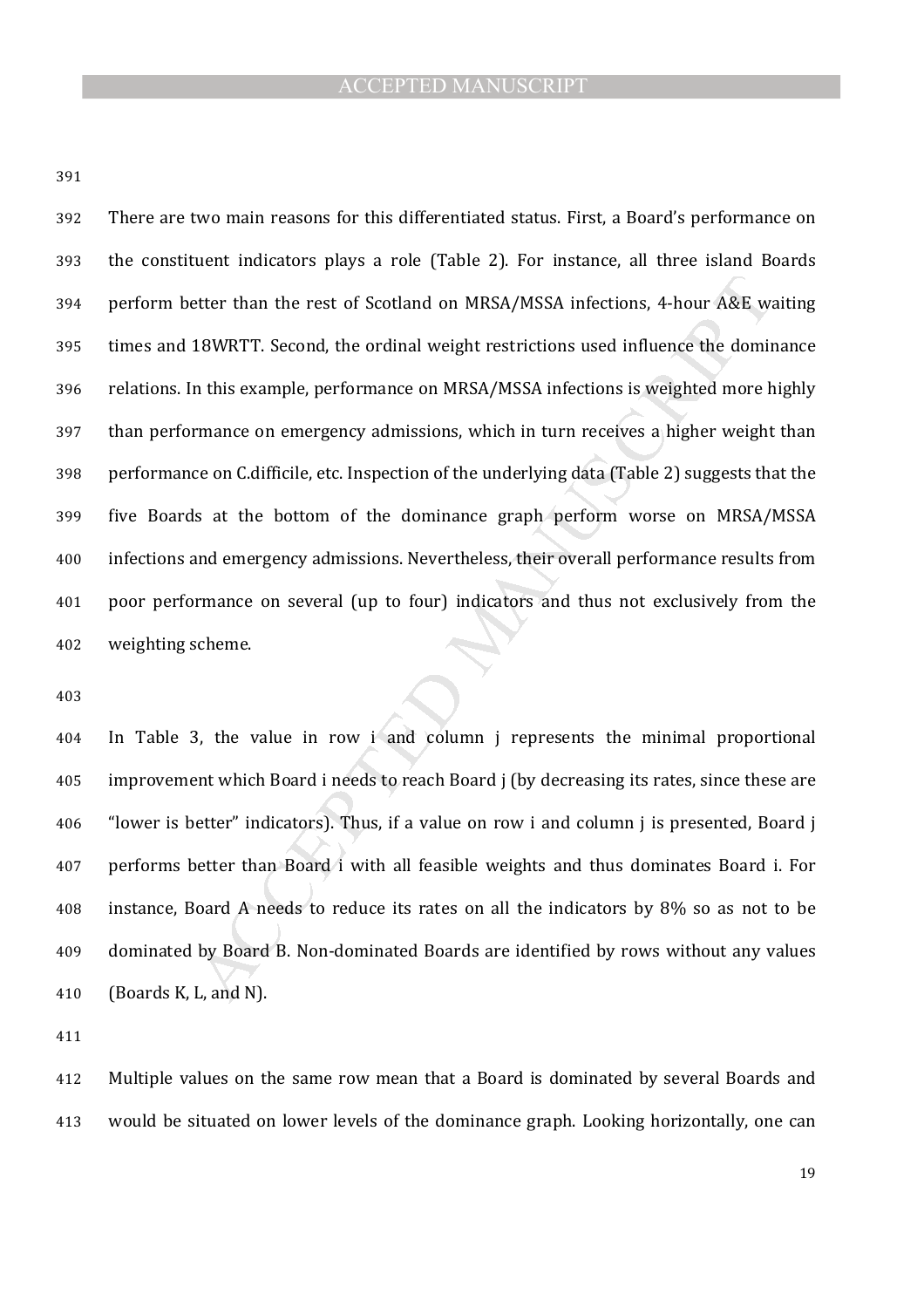| 414 | see the improvements needed for the five worst performing Boards J, G, D, M, A to become |
|-----|------------------------------------------------------------------------------------------|
| 415 | non-dominated by the better-performing Boards. Looking vertically, one can identify the  |
| 416 | distance that differentiates each Board from the national leaders, Boards K, L and N.    |
| 417 | <b>Figure 4 about here</b>                                                               |
| 418 | <b>Table 3 about here</b>                                                                |
| 419 |                                                                                          |

#### **4.3 Ratio-based analysis: Robustness to choice of denominator**

Figure 4 about here<br>
Table 3 about here<br>
Table 3 about here<br>
Atio-based analysis: Robustness to choice of denominator<br>
amines robustness to different choices of denominator and different nume<br>
though seven Boards perform s Table 4 examines robustness to different choices of denominator and different numerator weights. Although seven Boards perform similarly for both denominators, the other seven Boards jump three to eight ranks up or down the ranking depending on whether total population or OBDs is used as the denominator (for C.difficile infections). For MRSA/MSSA, three Boards jump four or five ranks for different choices of denominator. Thus, the choice of denominator will make a difference to measured performance of these Boards on HAIs. 

REA-based ranking intervals, which show composite performance on MRSA/MSSA and C.difficile relative to OBDs and population, reveal seven Boards (marked in bold in Table 4) with a ranking interval spanning seven or more ranks. This uncertainty in ranking reflects, first, sensitivity to choice of denominator (e.g. Borders jumps up four ranks when MRSA/MSSA and C.difficile are measured relative to total population). Second, this may show differences in performance on MRSA/MSSA as opposed to C.difficile (e.g. Forth Valley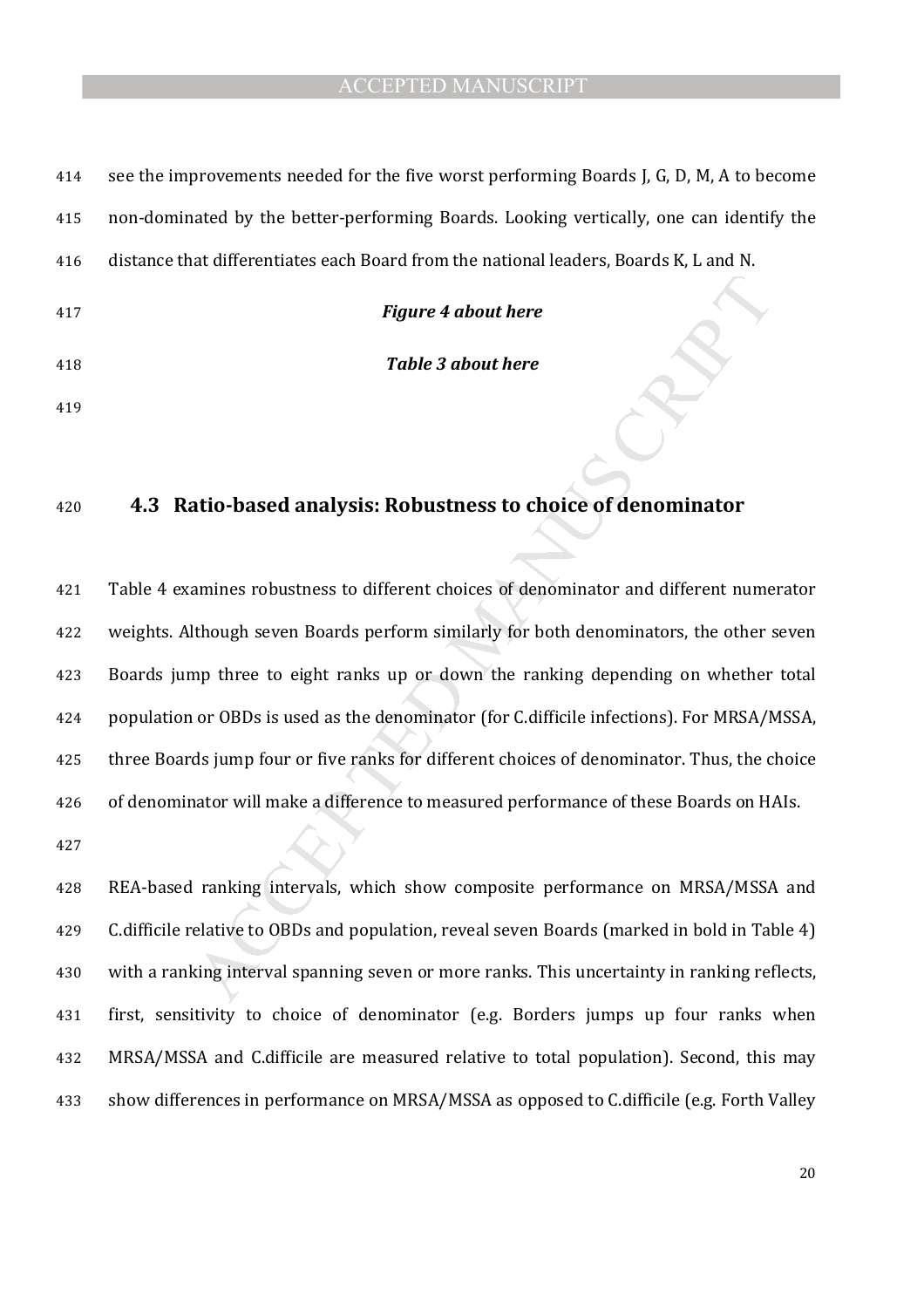is ranked 13th on the former but 2nd on the latter relative to OBDs).

#### *Table 4 about here*

 

#### **5 Discussion**

**Example 3** methodological approach to address two pervasive challenges vase of composite measures for robust performance comparisons in healt<br>low should heterogeneous indicators be weighted to obtain an aggr<br>of performanc We have proposed a methodological approach to address two pervasive challenges which make the use of composite measures for robust performance comparisons in healthcare difficult: How should heterogeneous indicators be weighted to obtain an aggregate measure of performance? How to handle incomplete information about the "correct" denominator in ratio-based indicators? As Jacobs et al. (2005) note, two responses to the uncertainty inherent in composite indicators would be to dismiss composite indicators altogether and instead estimate relative performance separately for each objective (an example of this is Hauck and Street's (2006) multivariate multilevel approach that requires no aggregation and weighting of multiple objectives at all); or to invest considerable resources into more sophisticated modelling, such as elaborate preference elicitation.

In a context where information is inevitably incomplete but policy-makers remain interested in an overall measure of health system performance (OECD, 2008), we have demonstrated how REA offers a third way that openly provides indications of the uncertainty inherent in the valuation of objectives and choices of denominators. The approach is essentially based on agnosticism: When there are multiple reasonable denominators which each highlight aspects of performance – such as that an organisation can deliver high quality in terms of few HAIs relative to hospitalised and/or general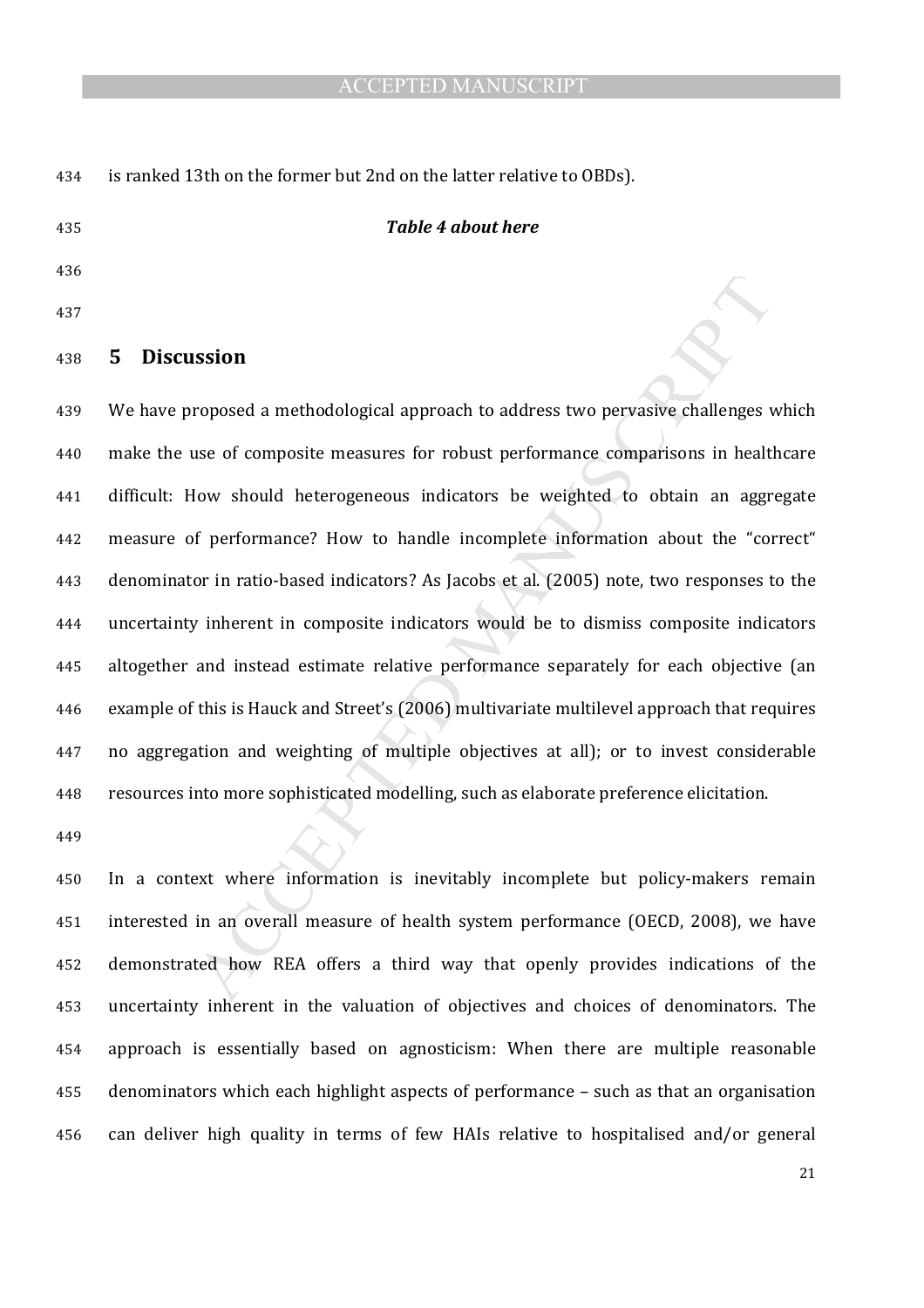populations – then analysts need not restrict themselves to a single denominator. Our results reinforce the insight that healthcare quality may be best thought of as a collection of possible rates depending on how the denominator is specified rather than as a single "right" rate (Guillen et al., 2011). Ranking intervals based on multiple denominators thus may enable a more complete account of performance.

Similarly, if we know that quality measures are heterogeneous but are ignorant of the best method to weight them, then methods to construct composite indicators need to capture that lack of knowledge. Sensitivity analysis on weights is not a new idea; prior work – especially in the multidimensional well-being literature – includes explicit use of ranges of weights (Zhou et al., 2010); computation of multiple weighting schemes (Osberg and Sharpe, 2002); and global sensitivity analysis (Saltelli et al., 2008).

e (Guillen et al., 2011). Ranking intervals based on multiple denominators<br>a more complete account of performance.<br>If we know that quality measures are heterogeneous but are ignorant of the<br>weight them, then methods to con The REA approach adds to this work in two ways. First, consideration of incomplete information is built into the structure of the model. Ranking intervals give policy-makers a sense of the uncertainty around ranks, indicating the extent to which action is warranted. Our results show that, when one assumes complete ignorance about the relative weights assigned to different indicators, then it is impossible to differentiate the performance of Scottish Health Boards (Figure 1). Thus, one cannot say which organisations perform better or worse. Regulatory action based on such rankings would clearly be premature.

However, once some reasonable ordinal and proportional weight restrictions are applied, organizational performance appears more clarified. The choice of weight restrictions may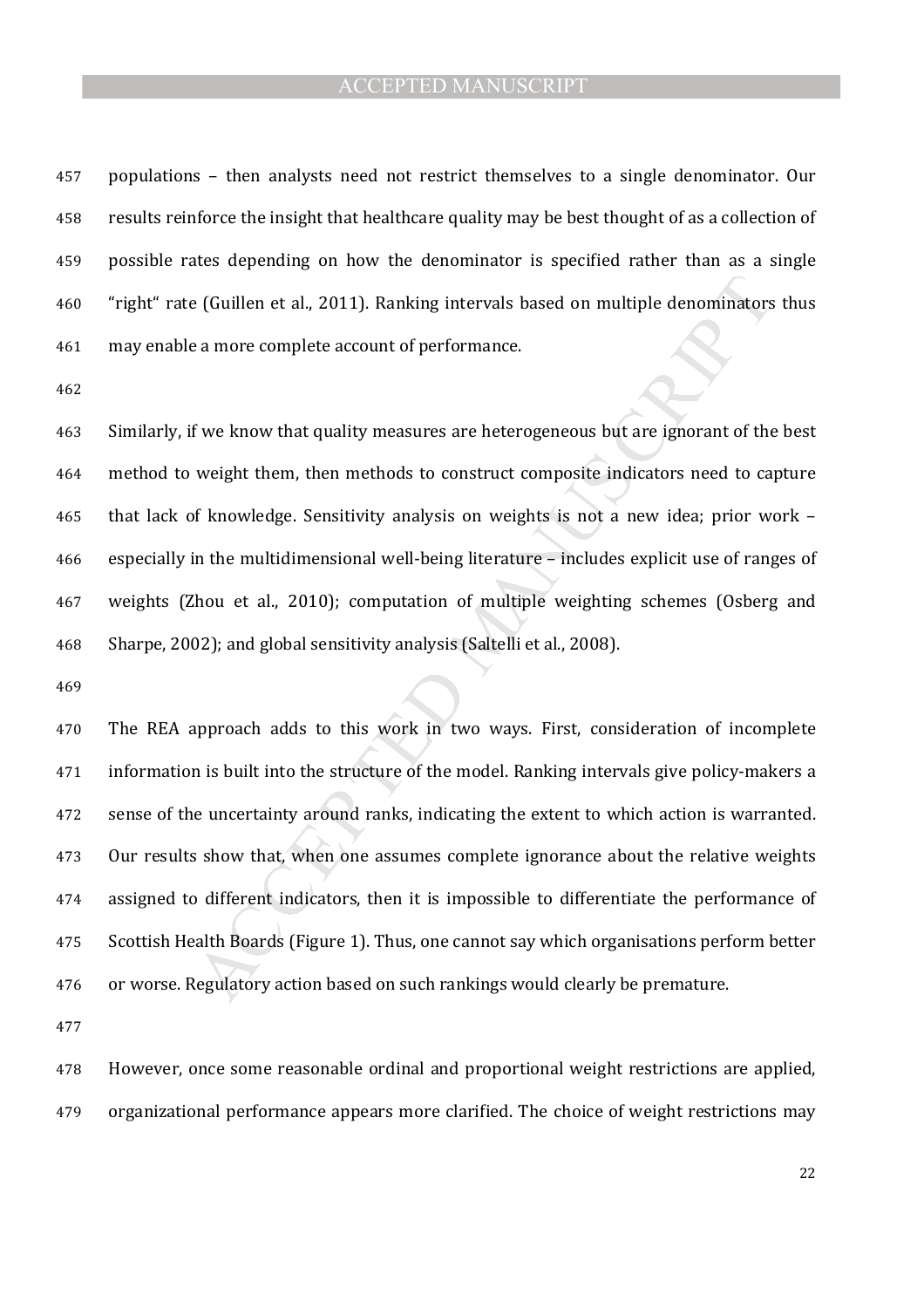differ between groups of people: different individuals may come up with different orderings or proportionate weights concerning the relative badness (or goodness) of particular events. However, if weight restrictions can be established (e.g. based on existing consensus or medical evidence of disease severity), then they may provide useful insights. When an organisation consistently appears at the bottom (Board G) or at the top (Board L; in Figure 2) whichever set of weights is used, this may strengthen the rationale for policy intervention. It supports the notion that settling on a unique set of weights is not always necessary to inform well-founded judgments (Foster and Sen, 1997).

or medical evidence of disease severity), then they may provide useful ins<br>rganisation consistently appears at the bottom (Board G) or at the top (Board G)<br>3) whichever set of weights is used, this may strengthen the ratio Second, ranking intervals and dominance relations appear to offer relatively intuitive ways to synthesise key messages contained in disparate indicators. This may help to communicate in a unified way the results of comparative assessments to policy-makers, possibly addressing the limitations of frontier-based approaches such as DEA and stochastic frontier analysis whose complexity has tended to limit their practical influence outside academic circles (Hussey et al., 2009, Hollingsworth and Street, 2006). Visualisation of uncertainty also mitigates the loss of transparency due to opaque methodological choices made about the valuation of objectives (Hauck and Street, 2006).

REA-type analyses are likely to be particularly useful under conditions where:

(i) the audience are policy-makers and managers rather than academics (since results such as being "30% below the efficiency frontier" may not be easily accessible to non-technical audiences and REA requires no concept of an efficiency frontier);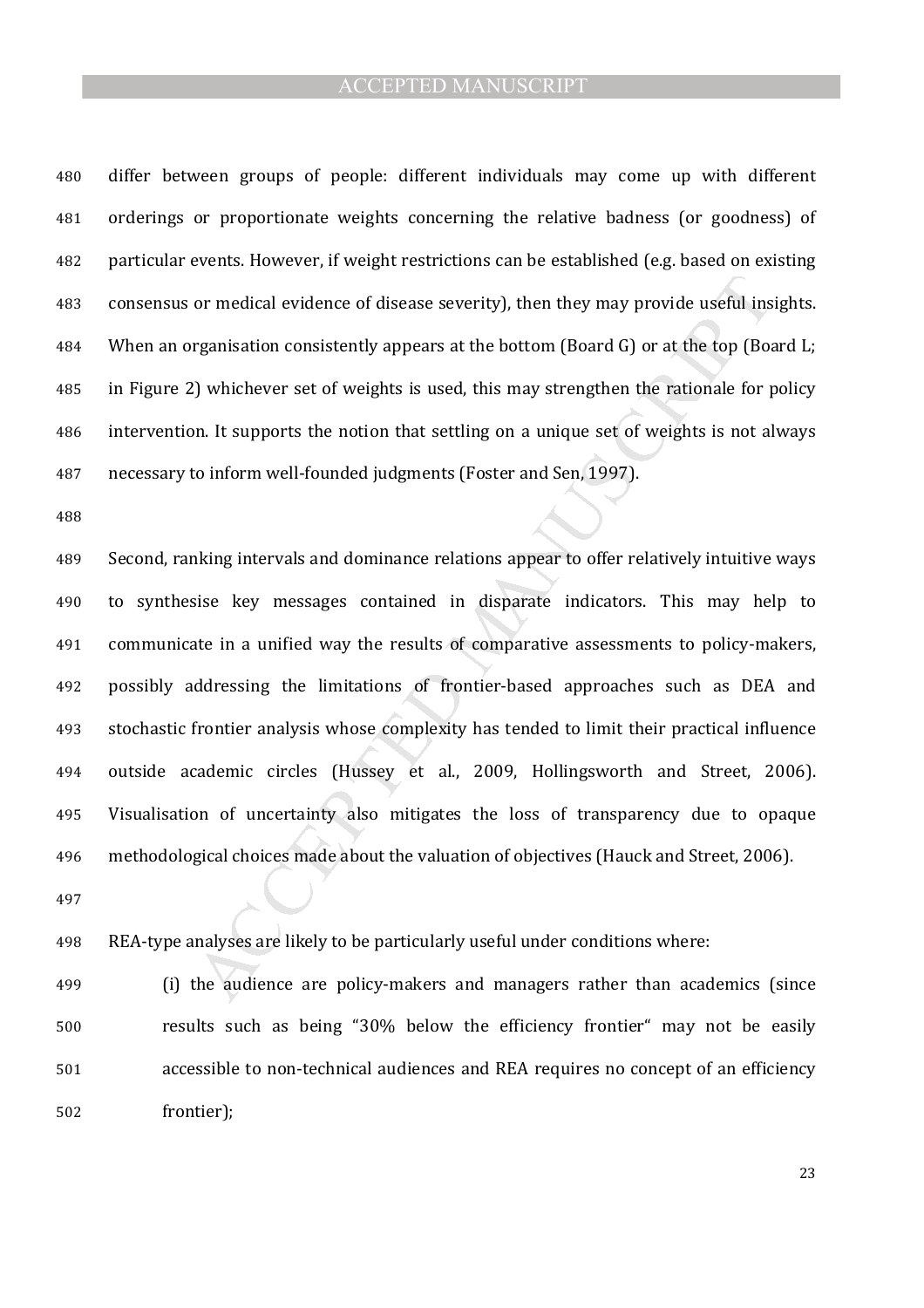- (ii) there are concerns about rank reversals due to sensitivity to outliers and the introduction or removal of organisations (since pairwise comparisons make REA results relatively robust to these biases); and
- (iii) there are relatively few organisations (since a large number of organisations is not needed to construct an efficiency frontier). However, there are also no inherent limitations to applying REA to large datasets.
- 
- 
- 

# **6 Implications for policy and research**

there are relatively few organisations (since a large number of organisation<br>needed to construct an efficiency frontier). However, there are also no inh<br>tations to applying REA to large datasets.<br><br><br>**Cations for policy and** The agnosticism implied in REA may come at a price of incomplete orderings (in the form of wide and overlapping ranking intervals). Ranking intervals will become wider and more overlapping the more performance indicators are used (compared to the number of organisations) and, at the same time, the weaker the correlation between these indicators (i.e. the less information good or poor performance on one indicator provides about relative performance on other indicators). The number of indicators and the appropriate degree of correlation will depend on the purpose of the analysis. Wide and overlapping ranking intervals do not indicate that REA is not applicable. For policy-makers and managers, a key strength of REA is that wide and overlapping intervals visualize in a transparent way the existing uncertainty.

Evidence of uncertainty reinforces the need to use the results as signals for further analysis, rather than for definitive judgments. Since weakly correlated indicators will make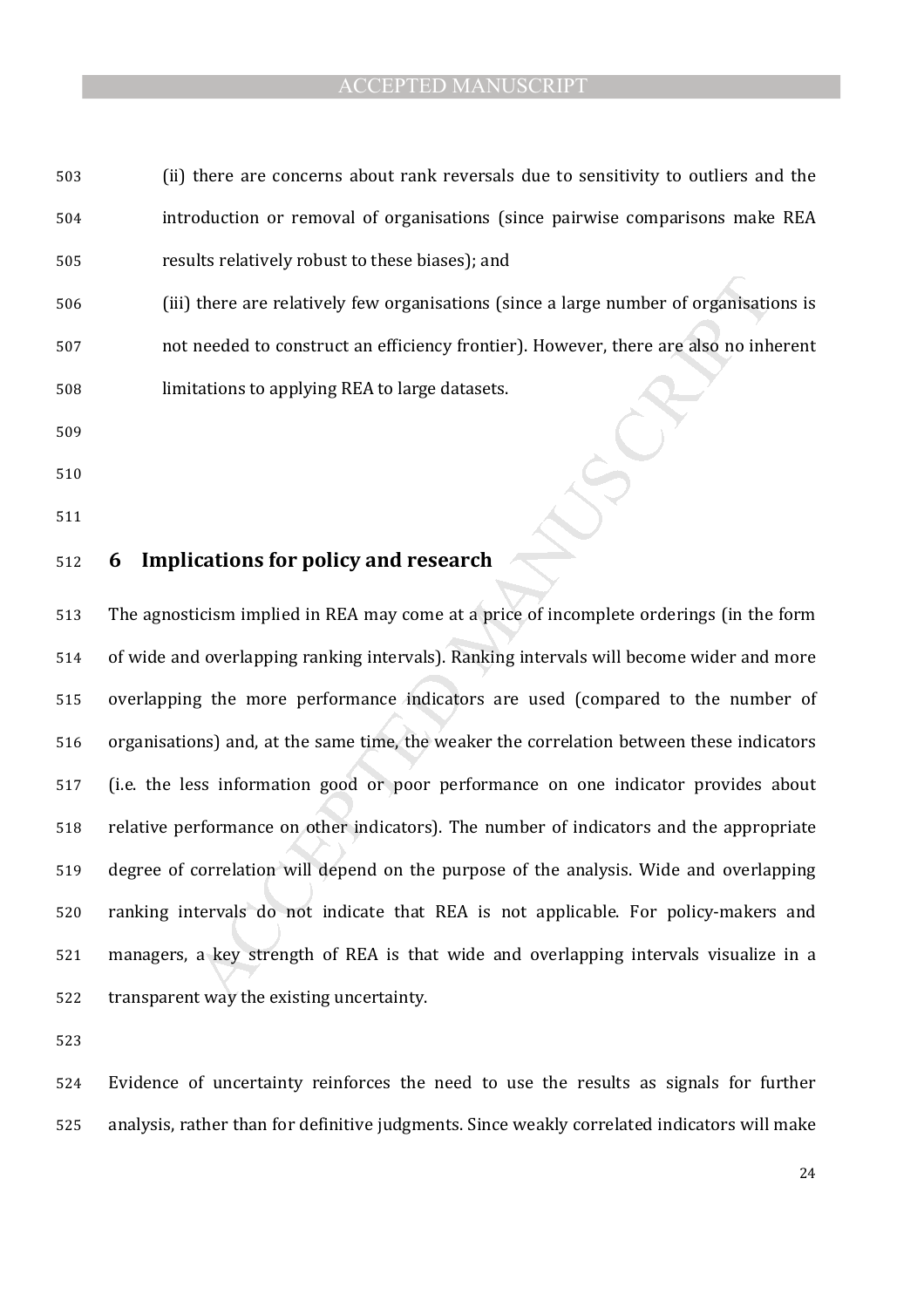rankings more sensitive to different sets of weights (Foster et al., 2012), the careful use of weight restrictions becomes particularly important. Weight restrictions will tend to clarify the results and make explicit the impact of subjective choices about the relative value of different quality indicators on performance rankings.

uality indicators on performance rankings.<br>
Perelations that are based on pairwise comparisons between Boards pr<br>
Perelations that are based on pairwise comparisons between Boards pr<br>
Perelations that some DMU k performs a Dominance relations that are based on pairwise comparisons between Boards provide comparative performance assessments one can be confident about. Since dominance relations indicate that some DMU k performs at least as well as some other DMU l for all feasible weights and there exist some weights for which it performs strictly better, this information could, for instance, be used for setting performance targets across all indicators included in the analysis. Since improvements on some indicators may require less effort than others, indicator-specific improvements would also be informative. However, this would require a different approach. Gouveia et al. (2015), for instance, employ slack-variables (which define the variable-specific distance to the efficiency frontier) to estimate the improvements required for a DMU to reach the best performing organisation. However, this approach does not indicate the improvements needed to reach some specific, non-efficient DMU as it is possible with our approach. This is particularly relevant for policy and management and a strength of our study, since the top performing organisation may not always be the most meaningful (and practically feasible) benchmark for worse performing organisations. In a collegiate rather than competitive environment, such results could help organisations to learn from better performing (dominating) peers.

For a large number of organisations (and dominance relations), the clear presentation and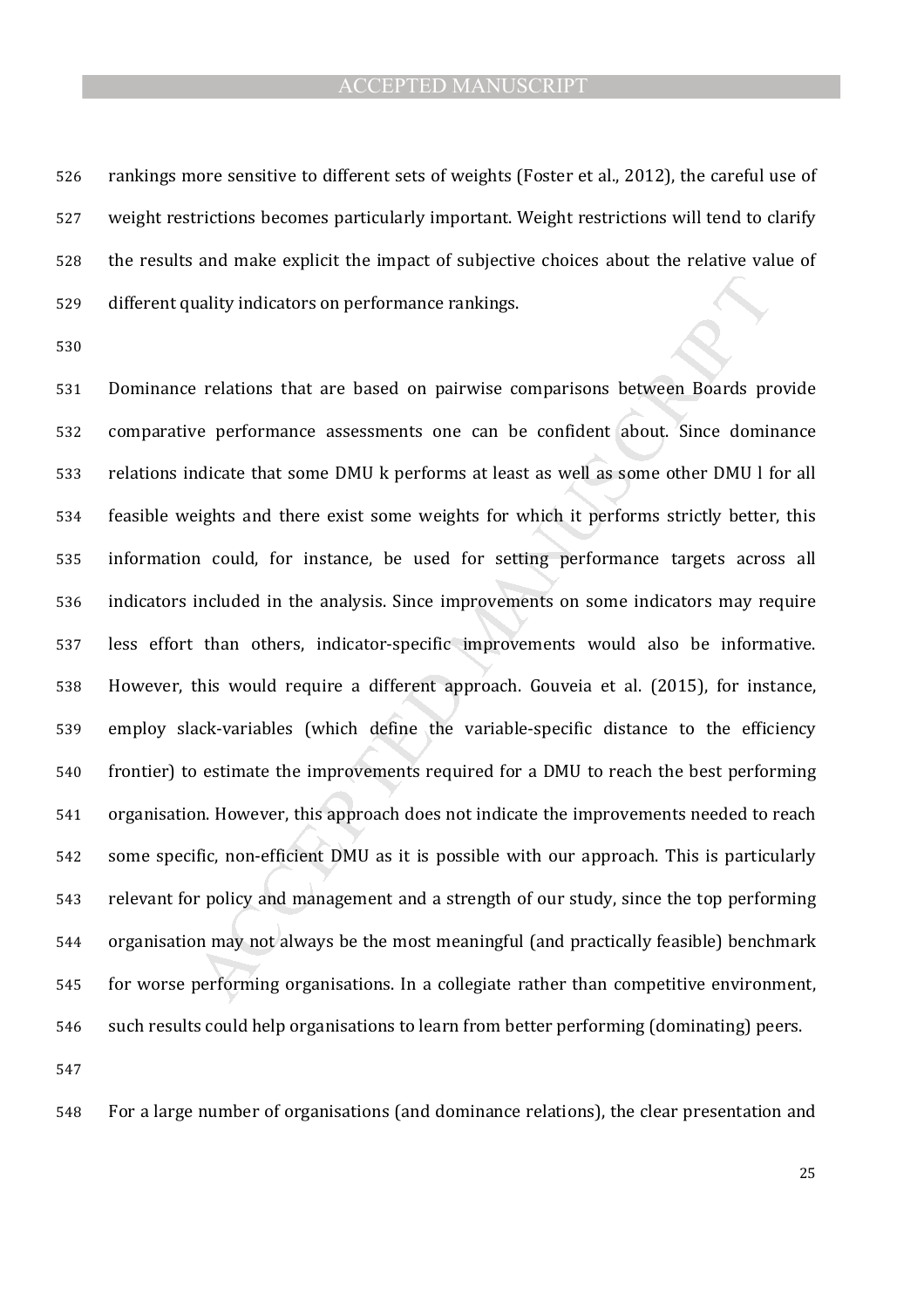communication of results to decision-makers becomes even more important. To simplify the dominance graph, DMUs which perform similarly can be grouped together (as with DMUs *D* and *M* in Figure 4). A large number of dominance relations can also be visualized using a matrix (see Table 3) which shows both the dominance relations and the magnitude of dominance.

trix (see Table 3) which shows both the dominance relations and the magn<br>ce.<br>Sessential to re-emphasize the importance of the other methodological ch<br>section 2) that must be made when constructing a composite indicator<br>the Finally, it is essential to re-emphasize the importance of the other methodological choices (listed in section 2) that must be made when constructing a composite indicator; in particular, the initial selection of indicators and risk adjustment for environmental (uncontrollable) determinants of performance. If important indicators are omitted or irrelevant variables are included, then performance evaluations will be meaningless (Smith, 1997). The choice of performance metrics therefore needs to reflect a country's definition of valued outcomes of the health service (Dowd et al., 2014).

Concerning risk adjustment, in Scotland the funding formula is designed to enable all NHS Boards to produce equal levels of performance. Since this formula takes account of differences in population and local characteristics (e.g. rurality), in this study we have followed the argument that risk adjustment has been implemented via the funding system (Jacobs et al., 2006). However, the degree to which this argument holds depends on the accuracy and comprehensiveness of the formula. While for our study the direction of any potential bias is difficult to determine, it is possible that inadequate risk adjustment has affected observed Board performance on the constituent indicators.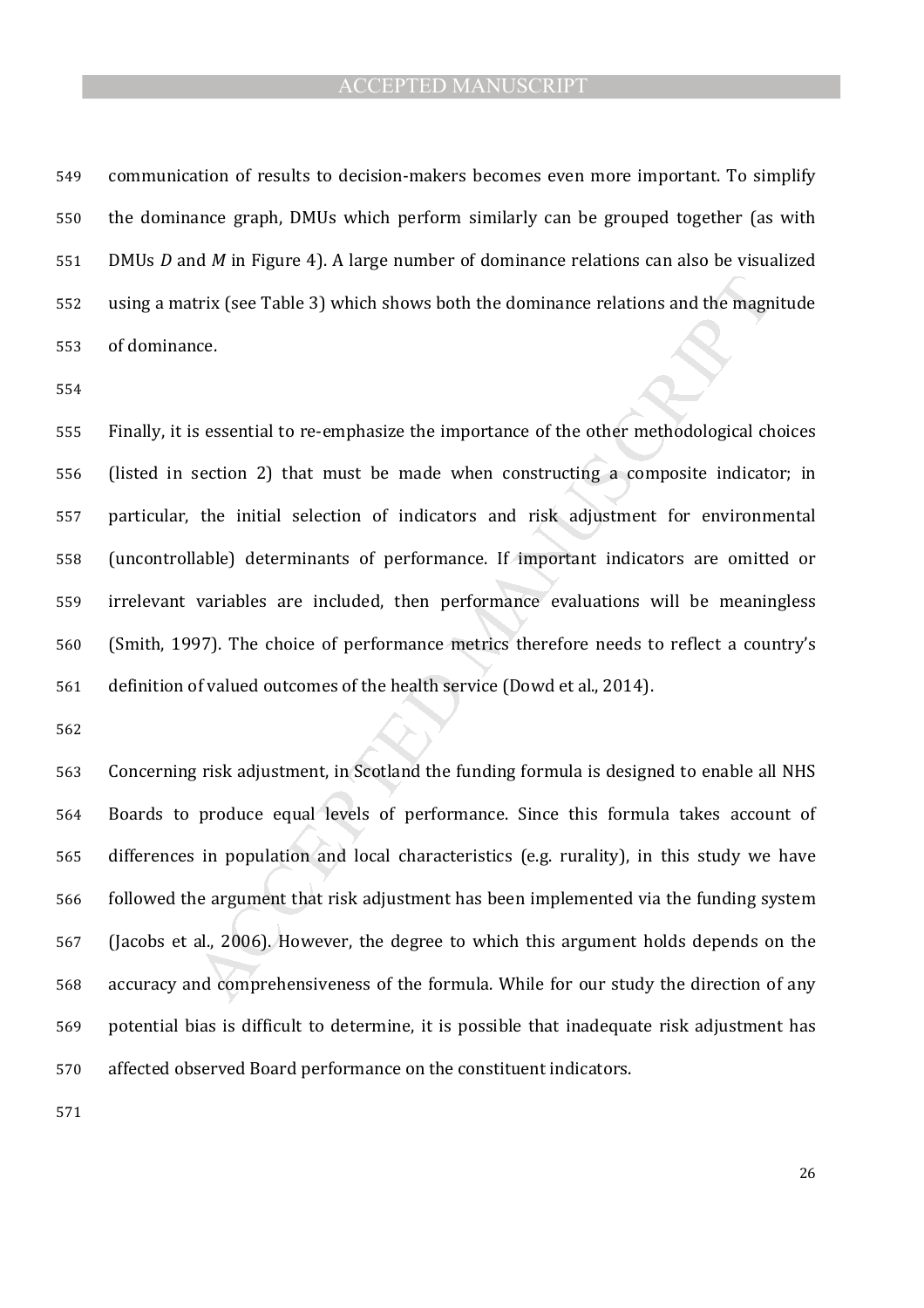As a result, the link between resource allocation and performance measure<br>mplex and an important avenue for future research. As Smith (2003) notes, formula funding is fraught with challenges, such as that performance criteria have proved hard to include in the formula. This means that poor quality of care which increases levels of morbidity might be 'rewarded' with higher levels of funding. As a result, the link between resource allocation and performance measurement remains complex and an important avenue for future research.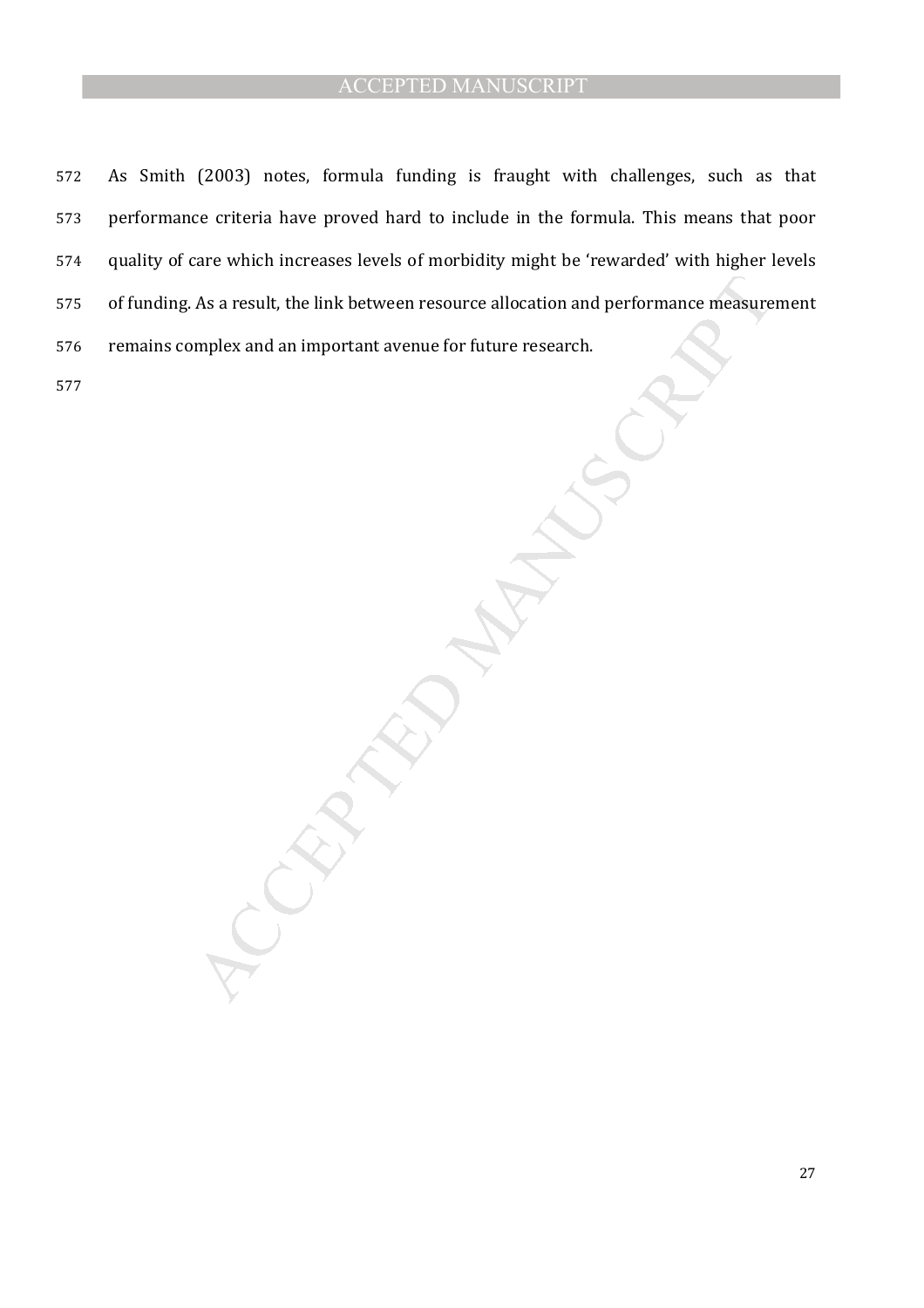#### <sup>578</sup>**REFERENCES**

Mulligan, I. (2000). How well is the MIK performing? A composite performance indicator host consultation, I. (2006). I. Comrat, R. K. Strassiss, R. (2019). Altowell, a Comratic Area (Comratic Area (Comratic Area (Comratic 579 Allen, R., Athanassopoulos, A., Dyson, R. G. & Thanassoulis, E. (1997). Weights restrictions and value 580 judgements in Data Envelopment Analysis: Evolution, development and future directions. *Annals of*  581 *Operations Research,* 73**,** 13-34. 582 Appleby, J. & Mulligan, J. (2000). *How well is the NHS performing? A composite performance indicator based on*  583 *public consultation,* London, The King's Fund. 584 Banker, R. D., Conrad, R. F. & Strauss, R. P. (1986). A Comparative Application of Data Envelopment Analysis 585 and Translog Methods - an Illustrative Study of Hospital Production. *Management Science,* 32**,** 30-44. 586 Bertsimas, D., & Tsitsiklis, J. N. (1997). *Introduction to linear optimization* (Vol. 6). Belmont, MA: Athena 587 Scientific. 588 Bevan, G. & Hamblin, R. (2009). Hitting and missing targets by ambulance services for emergency calls: 589 Effects of different systems of performance measurement within the UK. *Journal of the Royal*  590 *Statistical Society. Series A,* 172**,** 161-190. 591 Carinci, F., Van Gool, K., Mainz, J., Veillard, J., Pichora, E. C., Januel, J. M., et al. (2015). Towards actionable 592 international comparisons of health system performance: expert revision of the OECD framework 593 and quality indicators. *International Journal for Quality in Health Care,* 27**,** 137-146. 594 Cherchye, L., Moesen, W., Rogge, N. & Van Puyenbroeck, T. (2007). An introduction to 'benefit of the doubt' 595 composite indicators. *Social Indicators Research,* 82**,** 111-145. 596 CMS (2009). Centers for Medicare & Medicaid Services. Premier Hospital Quality Incentive Demonstration: 597 Fact sheet. 598 http://www.cms.hhs.gov/HospitalQualityInits/downloads/HospitalPremierFactSheet200907.pdf [9]<br>599 May 2014]. May 2014]. 600 Decancq, K. & Lugo, M. A. (2012). Weights in multidimensional indices of wellbeing: An overview. 601 *Econometric Reviews,* 32**,** 7-34. 602 Dolan, P. (1997). Valuing health states: A comparison of methods. *Journal of Health Economics,* 16**,** 617-617. 603 Dowd, B., Swenson, T., Kane, R., Parashuram, S. & Coulam, R. (2014). Can Data Envelopment Analysis Provide 604 A Scalar Index Of 'Value'? *Health Economics,* 23**,** 1465-1480. 605 Foster, J. & Sen, A. (1997). *On Economic Inequality,* Oxford, Oxford University Press. 606 Foster, J. E., Mcgillivray, M. & Seth, S. (2012). Composite Indices: Rank Robustness, Statistical Association, and 607 Redundancy. *Econometric Reviews,* 32**,** 35-56. 608 Goddard, M. & Jacobs, R. (2009). Using composite indicators to measure performance in health care. *In:* Smith, 609 P., Mossialos, E., Papanicolas, I. & Leatherman, S. (eds.) *Performance measurement for health system*  610 *improvement: experiences, challenges and prospects.* Cambridge: Cambridge University Press, pp. 339- 611 368. 612 Gouveia, M., Dias, L., Antunes, C., Mota, M., Duarate, E. & Tenreiro, E. (2015). An application of value-based 613 DEA to identify the best practices in primary health care. *OR Spectrum. DOI 10.1007/s00291-015-* 614 *0407-x*. 615 Guillen, Ú., Demauro, S., Ma, L., Zupancic, J., Wang, E., Gafni, A. & Kirpalani, H. (2011). Survival rates in 616 extremely low birthweight infants depend on the denominator: avoiding potential for bias by 617 specifying denominators. *American Journal of Obstetrics and Gynecology,* 205**,** 329.e1-329.e7. 618 Hauck, K. & Street, A. (2006). Performance assessment in the context of multiple objectives: a multivariate 619 multilevel analysis. *Journal of Health Economics,* 25**,** 1029-48. 620 Healthcare Commission (2005). *2005 Performance Ratings,* London, Healthcare Commission. 621 Health Protection Scotland (2007). Annual report on the surveillance of Clostridium difficile associated 622 disease (CDAD) in Scotland*,* Glasgow, Health Protection Scotland. 623 Health Protection Scotland (2014). *Healthcare Associated Infection Annual Report 2013,* Glasgow, Health 624 Protection Scotland. 625 Hollingsworth, B. & Street, A. (2006). The market for efficiency analysis of health care organisations. *Health*  626 *Economics,* 15**,** 1055-1059. 627 Hume, D. (1739). *A Treatise of Human Nature.* London: John Noon. 628 Hussey, P. S., De Vries, H., Romley, J., Wang, M. C., Chen, S. S., Shekelle, P. G. & Mcglynn, E. A. (2009). A 629 systematic review of health care efficiency measures. *Health Services Research,* 44**,** 784-805.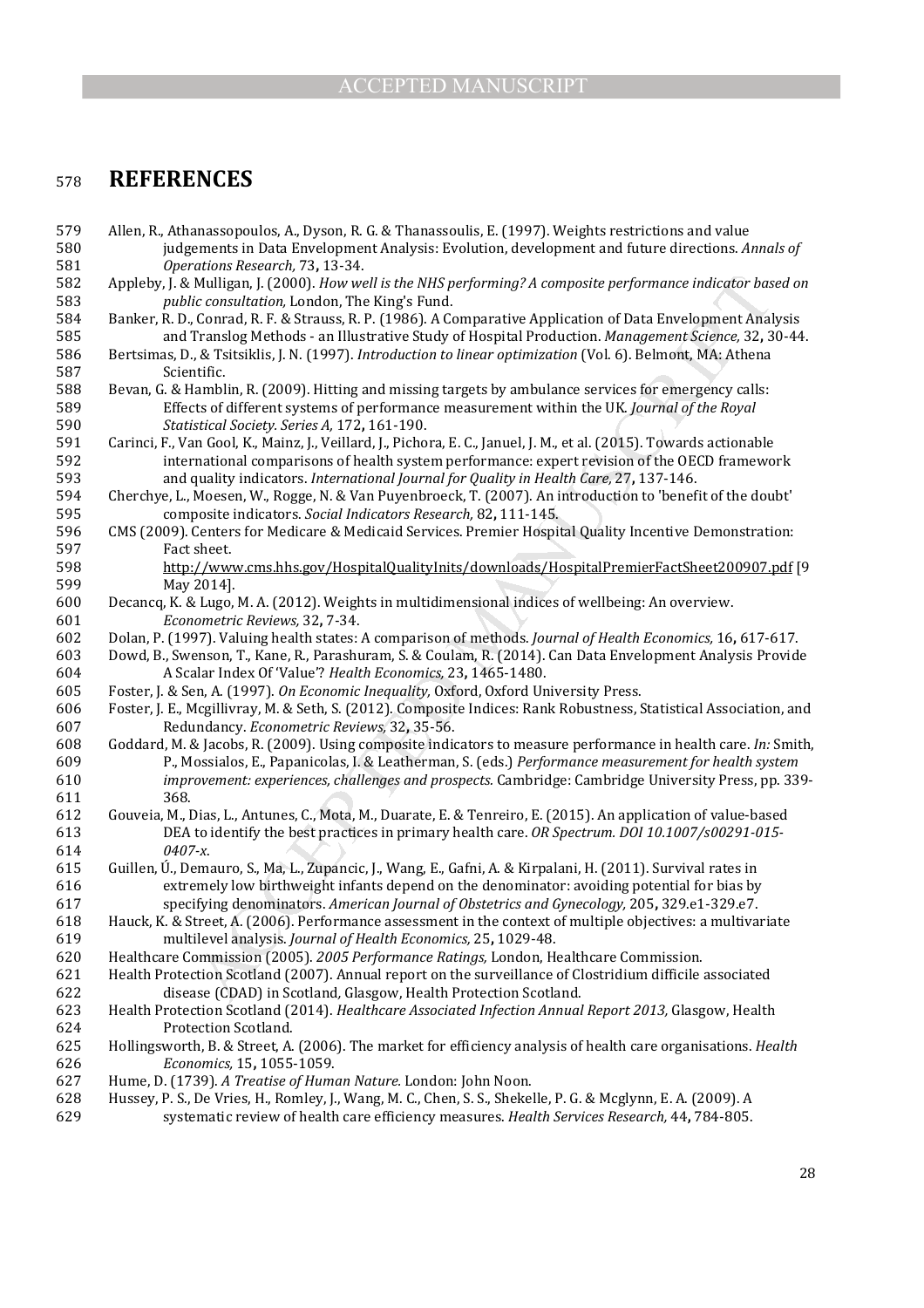1995). Potential years of life lost: what is the denominator? Journal of Epidemiology & Comm<br>1995). Poten, T, Tokars, J, I, Fowler, G., Cardo, D. M, Pearson, et al. (2005). Guidance on Public<br>rtring of Healthcare-Associate 630 ISD Scotland (2010). Resource allocation. http://www.isdscotland.org/Health-Topics/Finance/Resource-631 Allocation-Formula/information.asp [11 November 2014]. 632 Jacobs, R., Goddard, M. & Smith, P. (2005). How robust are hospital ranks based on composite performance 633 measures? *Medical Care,* 43**,** 1177-84. 634 Jacobs, R., Smith, P. & Street, A. (2006). *Measuring efficiency in health care: analytic techniques and health*  635 *policy*, Cambridge University Press. 636 Marlow, A. (1995). Potential years of life lost: what is the denominator? *Journal of Epidemiology & Community*  637 *Health,* 49**,** 320-2. 638 Mckibben, L., Horan, T., Tokars, J. I., Fowler, G., Cardo, D. M., Pearson, et al. (2005). Guidance on Public 639 Reporting of Healthcare-Associated Infections: Recommendations of the Healthcare Infection Control 640 Practices Advisory Committee. *American Journal of Infection Control,* 33**,** 217-226. 641 Naessens, J. M. & Huschka, T. R. (2004). Distinguishing hospital complications of care from pre-existing 642 conditions. *International Journal for Quality in Health Care,* 16**,** I27-I35. 643 Navarro, V. (2000). Assessment of the world health report 2000. *Lancet,* 356**,** 1598-1601. 644 NHS England (2015). *Revised Never Events Policy and Framework,* London, NHS England. 645 OECD (2008). *Handbook on Constructing Composite Indicators,* Paris, OECD. 646 Osberg, L. & Sharpe, A. (2002). An index of economic well–being for selected OECD countries. *Review of*  647 *Income and Wealth,* 48**,** 291-316. 648 Pedraja-Chaparro, F., Salinas-Jimenez, J. & Smith, P. (1997). On the Role of Weight Restrictions in Data 649 Envelopment Analysis. *Journal of Productivity Analysis,* 8**,** 215-230. 650 Reeves, D., Campbell, S. M., Adams, J., Shekelle, P. G., Kontopantelis, E. & Roland, M. O. (2007). Combining 651 multiple indicators of clinical quality: an evaluation of different analytic approaches. *Medical Care,* 652 45**,** 489-96. 653 Romano, P., Hussey, P. & Ritley, D. (2010). *Selecting Quality and Resource Use Measures: A Decision Guide for*  654 *Community Quality Collaboratives,* Rockville, Agency For Healthcare Research And Quality. 655 Salo, A. & Punkka, A. (2011). Ranking intervals and dominance relations for ratio-based efficiency analysis. 656 *Management Science,* 57**,** 200-214. 657 Saltelli, A., Ratto, M., Andres, T., Campolongo, F., Cariboni, J., Gatelli, D., et al. (2008). *Global Sensitivity Analysis:*  658 *The Primer*, Wiley E-book. 659 Schlaud, M., Brenner, M. H., Hoopmann, M. & Schwartz, F. W. (1998). Approaches to the denominator in 660 practice-based epidemiology: a critical overview. *Journal of Epidemiology & Community Health,* 52**,** 661 13S-19S. 662 Scottish Government (2014). NHS Boards. http://www.scotland.gov.uk/Topics/Health/NHS-663 Workforce/NHS-Boards [14 May 2014]. 664 Smith, P. (1997). Model misspecification in data envelopment analysis. *Annals of Operations Research,* 73**,** 665 233-252. 666 Smith, P. (2002). Developing composite indicators for assessing health system efficiency. *In:* SMITH, P. (ed.) 667 *Measuring up: improving health system performance in OECD countries.* Paris: OECD, pp. 295-318. 668 Smith, P. C. (2003). Formula funding of public services: An economic analysis. *Oxford Review of Economic*  669 *Policy,* 19**,** 301-322. 670 WHO (2000). *The world health report 2000 - Health systems: improving performance,* Geneva, World Health 671 Organization. 672 Zhan, C. L., Elixhauser, A., Friedman, B., Houchens, R. & Chiang, Y. P. (2007). Modifying DRG-PPS to include 673 only diagnoses present on admission - Financial implications and challenges. *Medical Care,* 45**,** 288- 674 291. 675 Zhou, P., Ang, B. W. & Zhou, D. Q. (2010). Weighting and aggregation in composite indicator construction: A 676 multiplicative optimization approach. *Social Indicators Research,* 96**,** 169-181.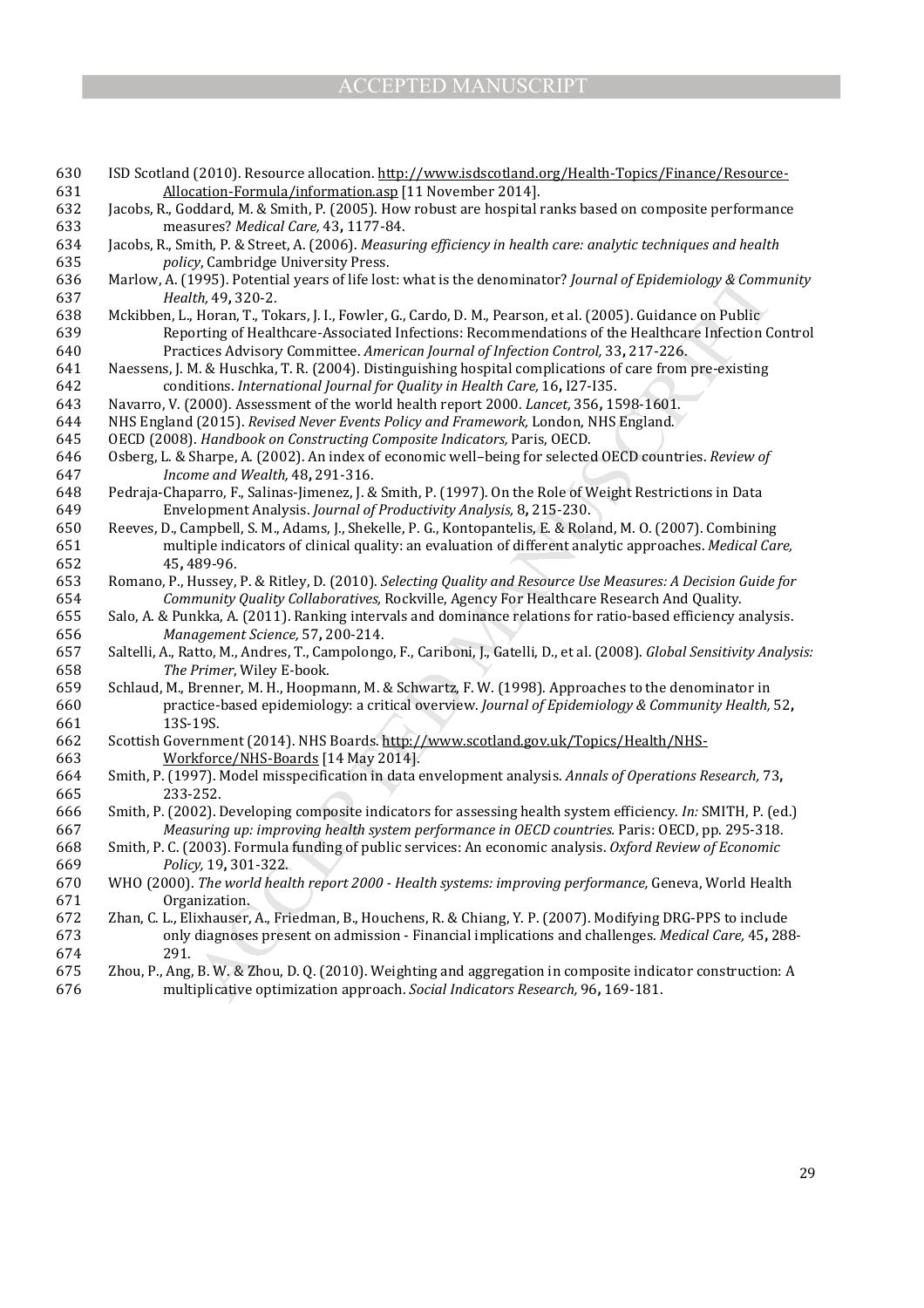# <sup>677</sup>**TABLES AND FIGURES**

# 678 **Table 1 Variables and descriptive statistics**

|                                                                           | <b>Definition</b>                                                                                                                                                                                | Mean    | <b>SD</b> | Min          | <b>Max</b> |  |  |  |  |  |  |
|---------------------------------------------------------------------------|--------------------------------------------------------------------------------------------------------------------------------------------------------------------------------------------------|---------|-----------|--------------|------------|--|--|--|--|--|--|
| Data for part I: robustness to choices of weights and dominance relations |                                                                                                                                                                                                  |         |           |              |            |  |  |  |  |  |  |
| 18WRTT <sup>a</sup>                                                       | Number of patient<br>journeys from referral to<br>treatment over 18<br>weeks (among patients<br>seen) per 100,000 RTT<br>patient journeys from<br>referral to treatment<br>(among patients seen) | 7,361   | 3,475     | 2,209        | 15,123     |  |  |  |  |  |  |
| 4-hour A&E<br>waiting <sup>a</sup>                                        | Number of recorded<br>A&E waits lasting over 4<br>hours per 100,000 A&E<br>attendances                                                                                                           | 4,739   | 3,090     | 730          | 9,172      |  |  |  |  |  |  |
| Emergency<br>admissions <sup>a</sup>                                      | Number of emergency<br>admissions among +75<br>years per 100,000<br>population                                                                                                                   | 2,887   | 424       | 2,239        | 3,646      |  |  |  |  |  |  |
| MRSA/MSSA <sup>a</sup>                                                    | Number of MRSA/MSSA<br>infections per 100,000<br>population                                                                                                                                      | 23      | 10        | 4            | 36         |  |  |  |  |  |  |
| C.difficile <sup>a</sup>                                                  | Number of Clostridium<br>difficile infections per<br>100,000 population                                                                                                                          | 44      | 28        | 14           | 123        |  |  |  |  |  |  |
| Delayed<br>discharges <sup>a</sup>                                        | Number of bed days lost<br>due to delayed<br>discharges per 100,000<br>occupied bed days                                                                                                         | 29      | 18        | 6            | 69         |  |  |  |  |  |  |
|                                                                           | Data for part II: robustness to choices of denominator                                                                                                                                           |         |           |              |            |  |  |  |  |  |  |
|                                                                           | <b>Quality indicators (numerator variables)</b>                                                                                                                                                  |         |           |              |            |  |  |  |  |  |  |
| C.difficile <sup>a</sup>                                                  | Number of Clostridium<br>difficile infections                                                                                                                                                    | 133     | 123       | 8            | 399        |  |  |  |  |  |  |
| MRSA/MSSA <sup>a</sup>                                                    | Number of MRSA/MSSA<br>infections                                                                                                                                                                | 108     | 114       | $\mathbf{1}$ | 413        |  |  |  |  |  |  |
|                                                                           | <b>Population indicators (denominator variables)</b>                                                                                                                                             |         |           |              |            |  |  |  |  |  |  |
| Total<br>populationb                                                      | Resident population<br>(mid-year estimates)                                                                                                                                                      | 475,232 | 318,214   | 113,880      | 1,214,587  |  |  |  |  |  |  |
| <b>OBDa</b>                                                               | Number of occupied bed<br>days                                                                                                                                                                   | 113,244 | 98,182    | 20,723       | 365,951    |  |  |  |  |  |  |

679 Sources: <sup>a</sup>HEAT target system; <sup>b</sup>National Records of Scotland. All data are for 2012/13.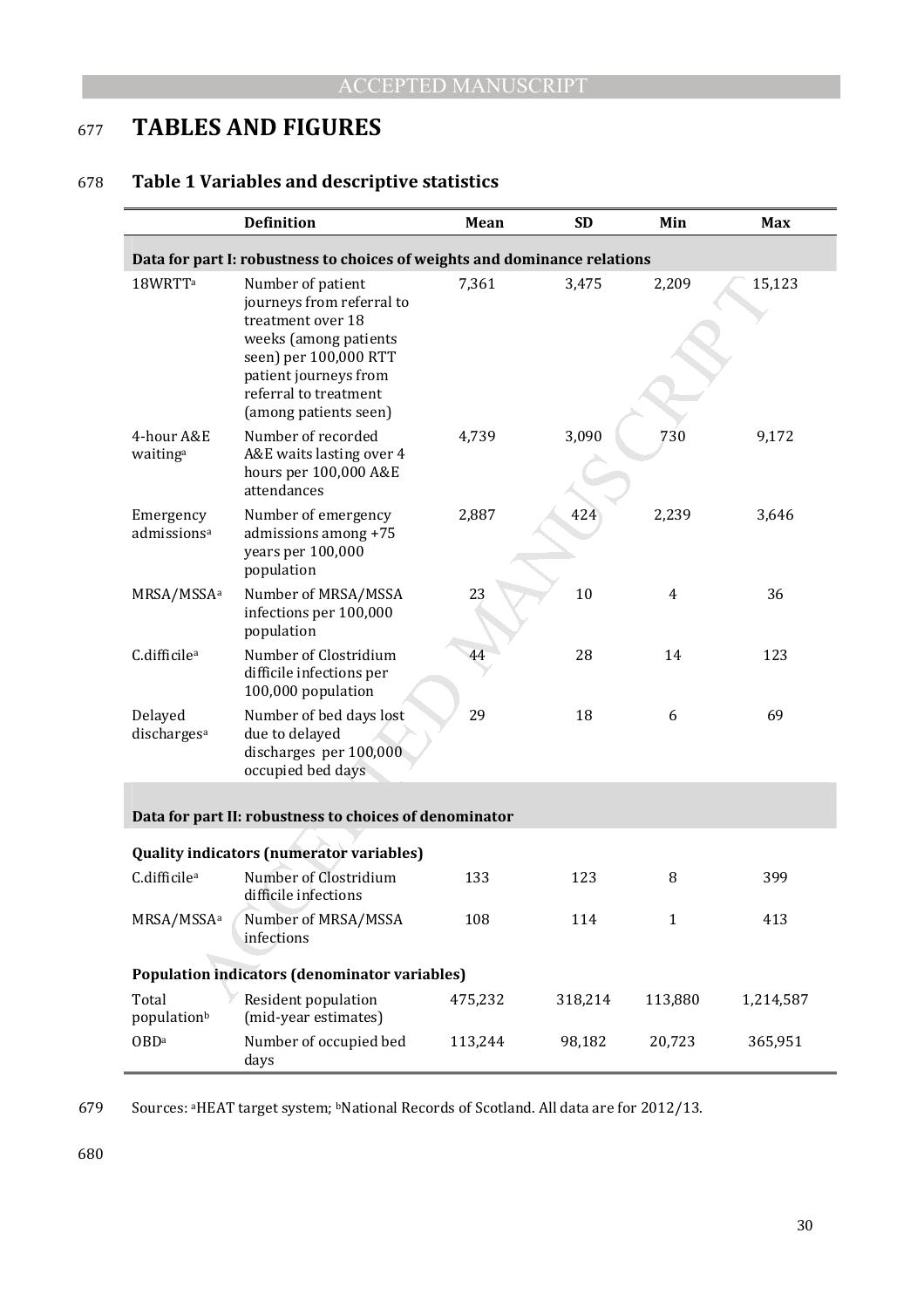### 681 **Table 2 Comparative performance of Boards on the constituent six quality**  682 **indicators, based on rates as shown in Table 1, part I**

|              |                     | 18WRTT | 4-hour<br>A&E<br>waiting | Emergency<br>admissions | <b>MRSA/MSSA</b> | <b>C.difficile</b> | <b>Delayed</b><br>discharges |
|--------------|---------------------|--------|--------------------------|-------------------------|------------------|--------------------|------------------------------|
| $\mathbf{A}$ | Ayrshire &          | 8,691  | 8,312                    | 3,646                   | 23               | 49                 | 14                           |
|              | Arran               |        |                          |                         |                  |                    |                              |
| B            | <b>Borders</b>      | 6,204  | 3,267                    | 3,612                   | 21               | 44                 | 10                           |
| $\mathbf C$  | Dumfries &          | 6,170  | 5,987                    | 3,130                   | 27               | 36                 | 29                           |
|              | Galloway            |        |                          |                         |                  |                    |                              |
| D            | <b>Fife</b>         | 6,899  | 4,559                    | 2,725                   | 35               | 26                 | 69                           |
| E            | <b>Forth Valley</b> | 15,123 | 8,238                    | 2,513                   | 26               | 14                 | 50                           |
| F            | Grampian            | 9,343  | 3,812                    | 2,239                   | 25               | 24                 | 43                           |
| $\mathbf G$  | Greater             | 8,523  | 6,956                    | 3,061                   | 34               | 33                 | 17                           |
|              | Glasgow &           |        |                          |                         |                  |                    |                              |
|              | Clyde               |        |                          |                         |                  |                    |                              |
| H            | Highland            | 5,817  | 2,199                    | 2,825                   | 17               | 24                 | 45                           |
| $\mathbf I$  | Lanarkshire         | 5,551  | 8,667                    | 2,671                   | 24               | 35                 | 24                           |
| $\mathbf{J}$ | Lothian             | 12,293 | 9,172                    | 2,495                   | 30               | 42                 | 43                           |
| $\bf K$      | <b>Orkney</b>       | 2,649  | 1,663                    | 2,661                   | 9                | 84                 | 6                            |
| $\mathbf L$  | Shetland            | 2,209  | 730                      | 2,555                   | 13               | 34                 | 14                           |
| $\mathbf M$  | <b>Tayside</b>      | 8,701  | 1,119                    | 2,964                   | 36               | 50                 | 21                           |
| ${\bf N}$    | Western             | 4,876  | 1,666                    | 3,320                   | $\overline{4}$   | 123                | 21                           |
|              | <b>Isles</b>        |        |                          |                         |                  |                    |                              |
|              |                     |        |                          |                         |                  |                    |                              |

683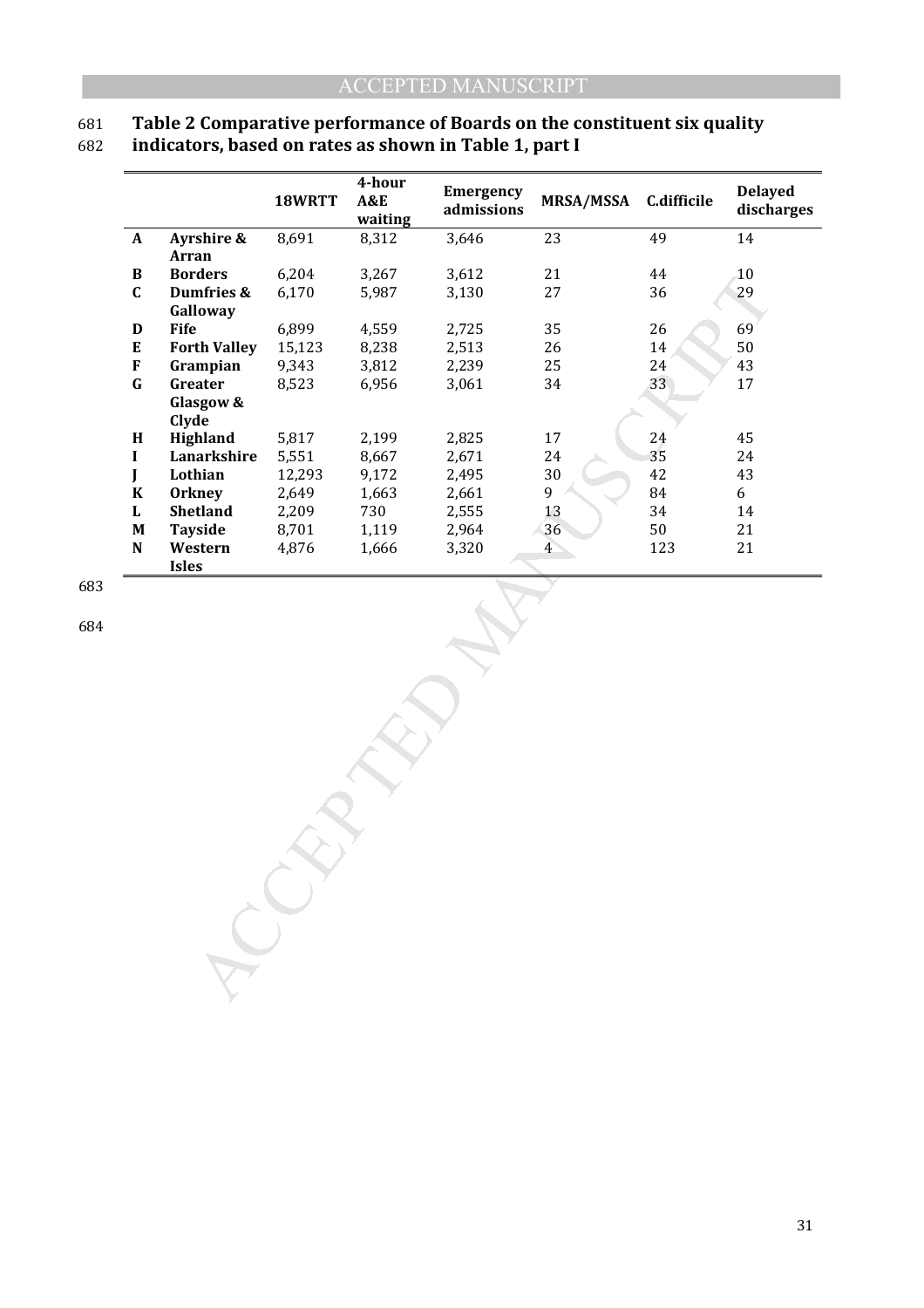# 685 **Table 3 Comparative scope for improvement needed to reach another target or**

# 686 **reference Board in Scotland**

| <b>Dominated</b><br><b>Board</b> | <b>Target or Reference Board</b>        |           |              |             |             |           |             |         |                     |             |            |                     |  |       |
|----------------------------------|-----------------------------------------|-----------|--------------|-------------|-------------|-----------|-------------|---------|---------------------|-------------|------------|---------------------|--|-------|
|                                  |                                         | $\pmb{A}$ | $\, {\bf B}$ | $\mathbf C$ | $\mathbf D$ | ${\bf E}$ | $\bf F$     | $\bf G$ | $\mathbf H$         | $\mathbf I$ | $\bf K$    | $\mathbf{L}$        |  | M N   |
| Ayrshire &<br>Arran              | $\boldsymbol{\mathsf{A}}$               |           | $8\,\%$      |             |             |           | $2\%$       |         | 25 %                | $2\%$       | 22 %       | 36 %                |  | $2\%$ |
| <b>Borders</b>                   | $\, {\bf B}$                            |           |              |             |             |           |             |         | 9 %                 |             | 14 %       | 27 %                |  |       |
| Dumfries &<br>Galloway           | $\mathbf C$                             |           | $1\%$        |             |             |           | 7 %         |         | 21 %                |             | 15 %       | 31 %                |  |       |
| Fife<br>Forth Valley<br>Grampian | $\mathbf D$<br>${\bf E}$<br>$\mathbf F$ |           | 3 %          |             |             |           | 11 %<br>7 % |         | 24 %<br>12 %<br>6 % |             | 17%<br>3 % | 32 %<br>21%<br>15 % |  |       |
| Greater<br>Glasgow &<br>Clyde    | $\mathbf G$                             |           | 9 %          | $8\,\%$     |             |           | 16 %        |         | 29 %                | 11 %        | 22 %       | 36 %                |  | $2\%$ |
| Highland                         | $\mathbf H$                             |           |              |             |             |           |             |         |                     |             |            | 10 %                |  |       |
| Lanarkshire                      | $\mathbf I$                             |           |              |             |             |           |             |         | 12 %                |             | 6 %        | 23 %                |  |       |
| Lothian                          | J                                       |           | 4 %          | 2 %         |             | 6 %       | 18 %        |         | 23 %                | 11%         | 18 %       | 33 %                |  |       |
| Orkney                           | $\bf K$                                 |           |              |             |             |           |             |         |                     |             |            |                     |  |       |
| Shetland                         | $\mathbf L$                             |           |              |             |             |           |             |         |                     |             |            |                     |  |       |
| Tayside                          | $\boldsymbol{\mathrm{M}}$               |           | $8\,\%$      |             |             |           | 4 %         |         | 20 %                |             | 25 %       | 36 %                |  |       |
| Western Isles                    | ${\bf N}$                               |           |              |             |             |           |             |         |                     |             |            |                     |  |       |
|                                  |                                         |           |              |             |             |           |             |         |                     |             |            |                     |  |       |
|                                  |                                         |           |              |             |             |           |             |         |                     |             |            |                     |  |       |

687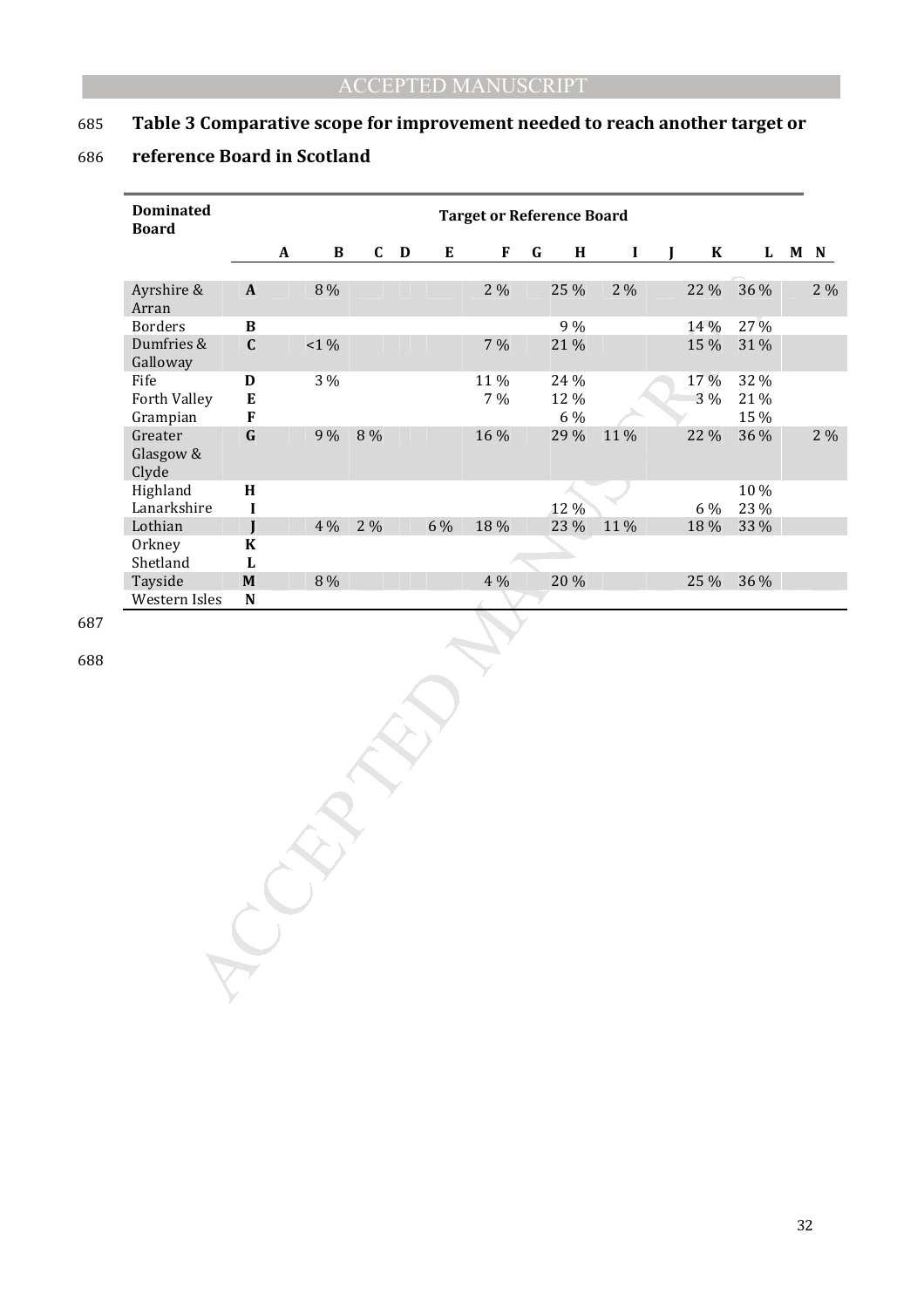| <b>Board</b>           | Per 100,000 OBDs |                 | Per 100,000 population | Per 100,000 OBDs       |                  |                         | Per 100,000   | <b>Ranking interval for</b> |                                |  |
|------------------------|------------------|-----------------|------------------------|------------------------|------------------|-------------------------|---------------|-----------------------------|--------------------------------|--|
|                        |                  |                 |                        |                        |                  |                         | <b>Number</b> | population                  | composite                      |  |
|                        | Number of        | Rank            | Number of              | <b>Rank difference</b> | <b>Number</b> of | <b>Rank</b>             |               | Rank                        | performance on                 |  |
|                        | <b>MRSA/MSSA</b> |                 | <b>MRSA/MSSA</b>       | compared to            | C.difficile      |                         | of            | difference                  | <b>MRSA/MSSA and</b>           |  |
|                        |                  |                 |                        | <b>OBDs</b>            |                  |                         | C.difficile   | compared                    | <b>C.difficile relative to</b> |  |
|                        |                  |                 |                        |                        |                  |                         |               | to OBDs                     | <b>OBDs and population</b>     |  |
| Shetland               | 21               | 3               | 13                     | $\mathbf{0}$           | 55               | $\mathbf{1}$            | 34            | $-5$                        | $1 - 3$                        |  |
| Highland               | 87               | $\overline{4}$  | 17                     | $\boldsymbol{0}$       | $124 -$          | 6                       | 24            | $+3$                        | $1-4$                          |  |
| <b>Forth Valley</b>    | 148              | 13              | 26                     | $+4$                   | 78               | $\mathbf{2}$            | 14            | $+1$                        | $1 - 10$                       |  |
| <b>Orkney</b>          | 13               | $\mathbf{2}$    | $\boldsymbol{9}$       | $\pmb{0}$              | $11\overline{4}$ | ${\bf 5}$               | 84            | $\textbf{-8}$               | $2 - 13$                       |  |
| Western                | 4                | $\mathbf{1}$    | 4                      | $\bf{0}$               | 140              | $\overline{7}$          | 123           | $-7$                        | $2 - 14$                       |  |
| <b>Isles</b>           |                  |                 |                        |                        |                  |                         |               |                             |                                |  |
| Grampian               | 108              | $6\phantom{.}6$ | 25                     | $-2$                   | 105              | 3                       | 24            | $+1$                        | $4 - 6$                        |  |
| Lanarkshire            | 113              | $\, 8$          | 24                     | $+1$                   | 162              | 10                      | 35            | $+3$                        | $5-8$                          |  |
| <b>Borders</b>         | 116              | 9               | 21                     | $+4$                   | 241              | 14                      | 44            | $+4$                        | $5 - 14$                       |  |
| Dumfries &<br>Galloway | 117              | 10              | 27                     | $\mathbf{0}$           | 161              | 9                       | 36            | $+1$                        | $6 - 10$                       |  |
| Greater                | 113              | $\overline{7}$  | 34                     | $-5$                   | 109              | $\overline{\mathbf{4}}$ | 33            | $\mathbf{-1}$               | $6 - 13$                       |  |
| Glasgow &<br>Clyde     |                  |                 |                        |                        |                  |                         |               |                             |                                |  |
| <b>Fife</b>            | 211              | 14              | 35                     | $+1$                   | 155              | 8                       | 26            | $+4$                        | $6 - 14$                       |  |
| Ayrshire &             | 99               | $5\phantom{.}$  | 23                     | $-1$                   | 211              | 13                      | 49            | $+2$                        | $7 - 13$                       |  |
| <b>Arran</b>           |                  |                 |                        |                        |                  |                         |               |                             |                                |  |
| Lothian                | 127              | 11              | 30                     | $\mathbf{0}$           | 177              | 11                      | 42            | $+2$                        | $10-13$                        |  |
|                        | 141              | 12              | 36                     | $-2$                   | 195              | 12                      | 50            | $\boldsymbol{0}$            | 12-14                          |  |
| Tayside                |                  |                 |                        |                        |                  |                         |               |                             |                                |  |

### 689 **Table 4 Performance on healthcare-associated infections relative to different choices of denominator**

690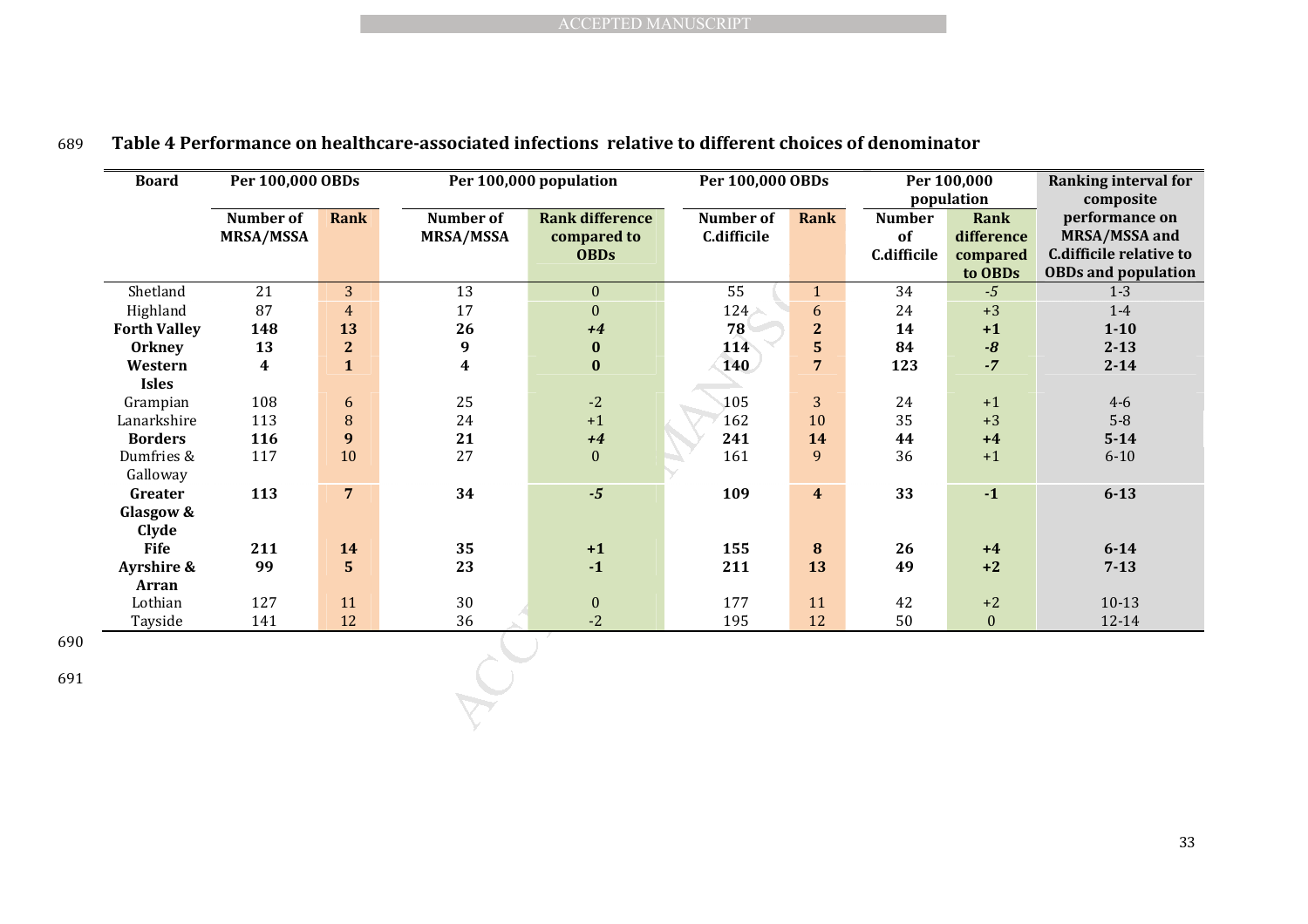

#### **Figure 1 Performance rankings for all feasible weights**







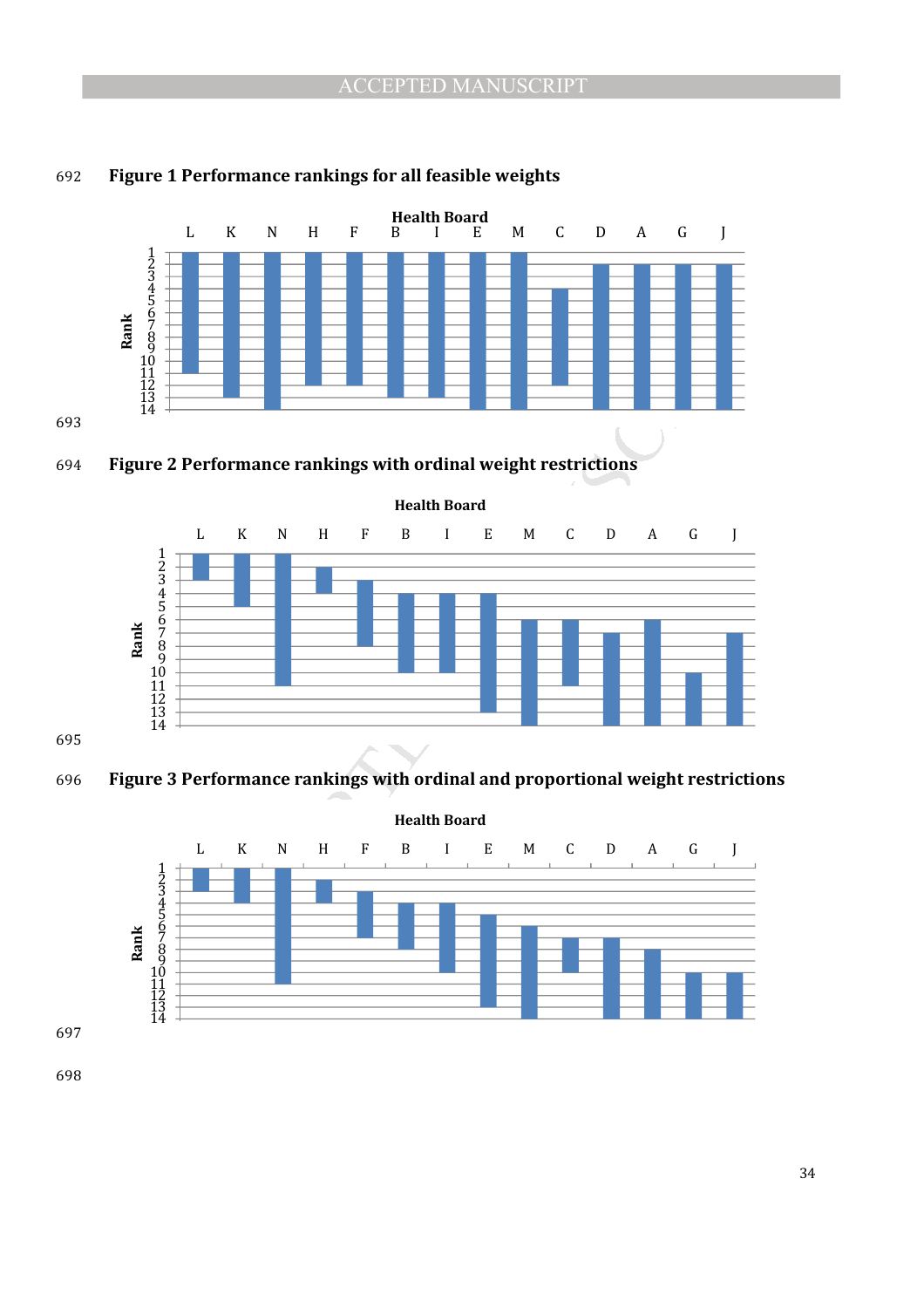# **Figure 4 Dominance graph for Scottish Health Boards, based on ordinal and**

# **proportional weight restrictions**

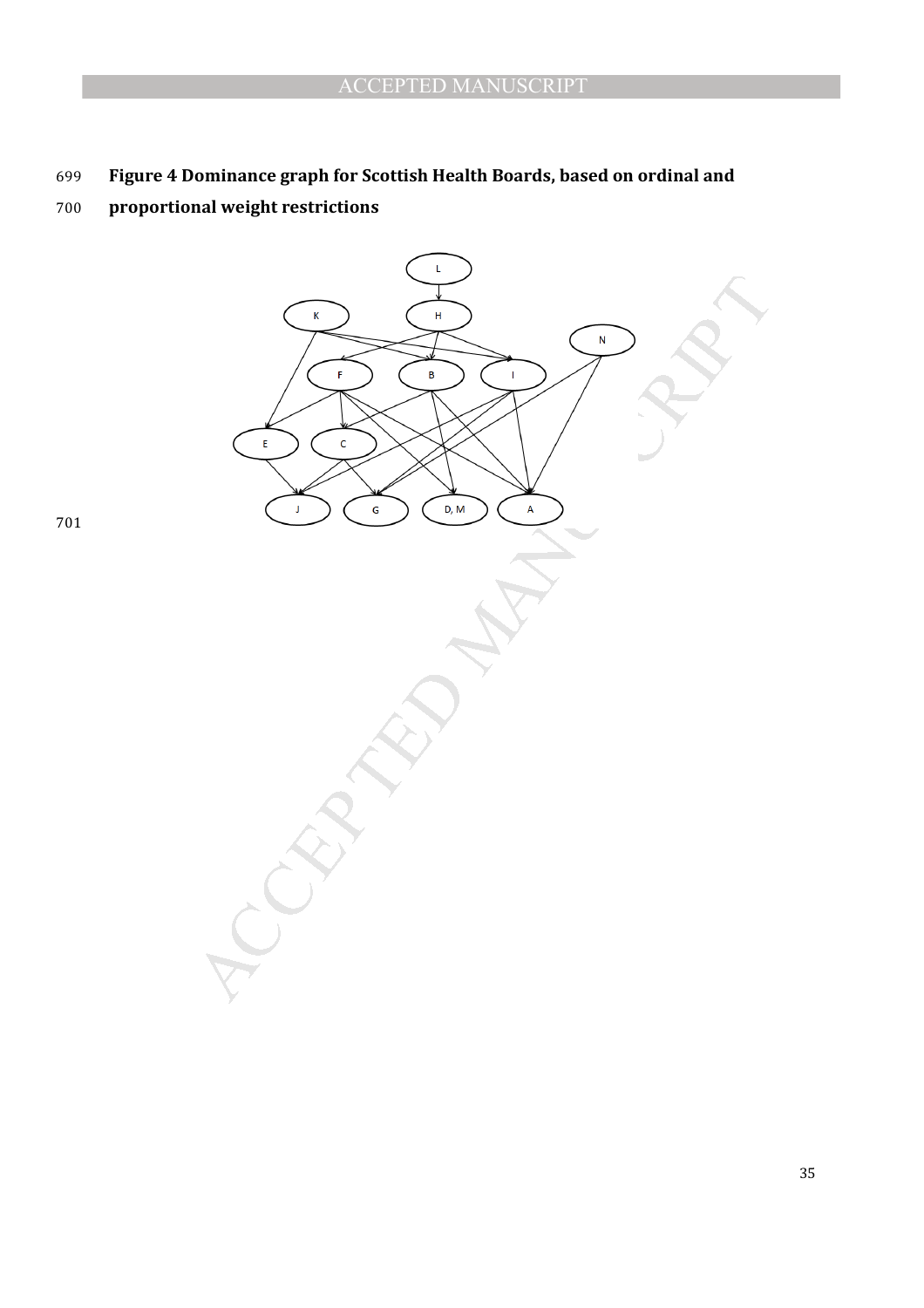**Role of the funding source :** The research was supported by the New Professors Fund at the University of Strathclyde. The sponsor had no role in study design; in the collection, analysis and interpretation of data; in the writing of the article; and in the decision to submit it for publication.

Igements: We thank Andrew Street, Irene Papanicolas, Yan Feng, four<br>s reviewers, and the participants of the HESG Glasgow 2014 and of the EUR<br>Glasgow 2015 for their helpful comments. The authors are responsible for<br>for the **Acknowledgements:** We thank Andrew Street, Irene Papanicolas, Yan Feng, four anonymous reviewers, and the participants of the HESG Glasgow 2014 and of the EURO conference Glasgow 2015 for their helpful comments. The authors are responsible for any errors.